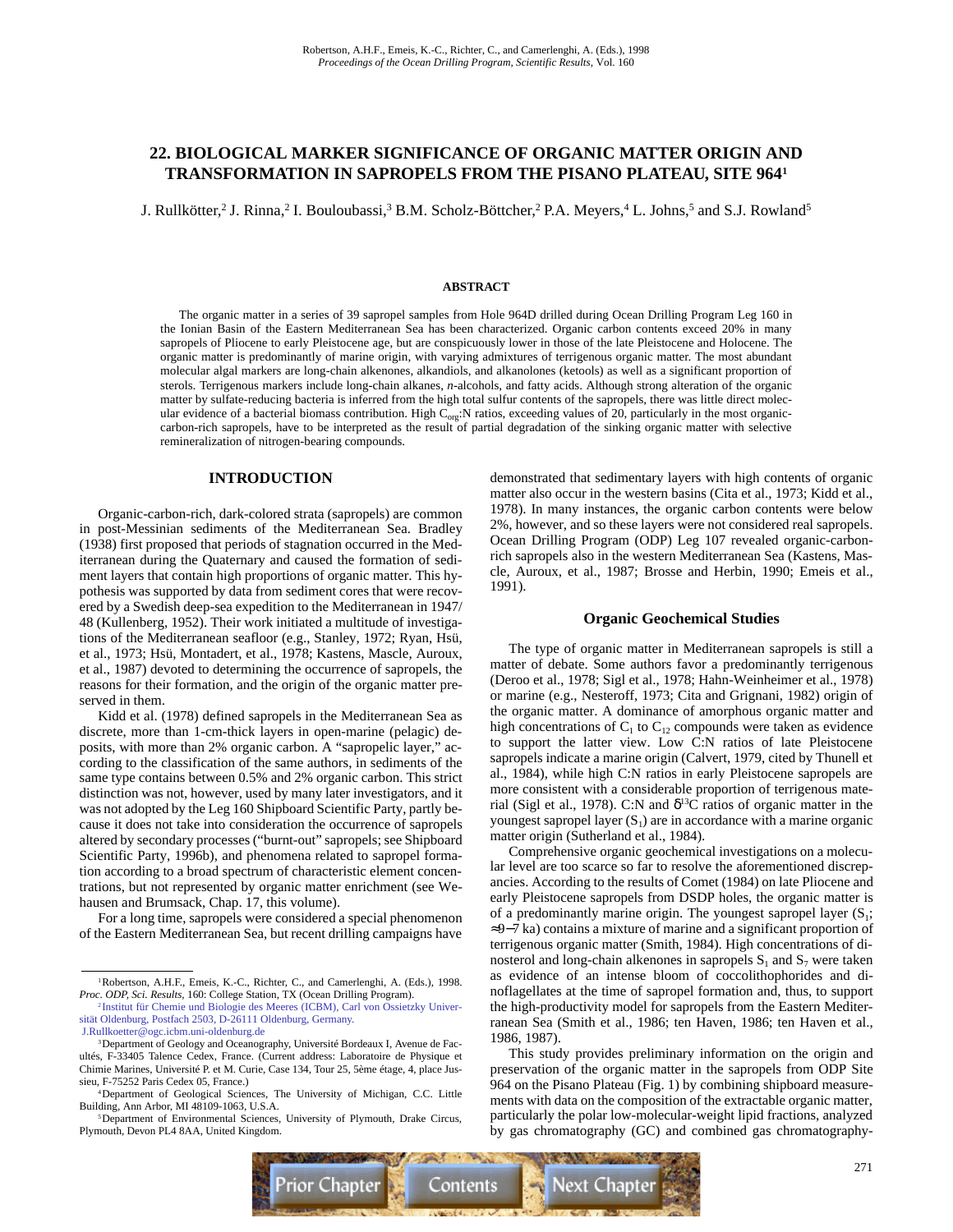mass spectrometry (GC-MS) as an initial step for paleoenvironmental assessment.

# **ANALYTICAL METHODS**

We investigated a total of 39 sapropel core samples from Hole 964D (Table 1). After freeze-drying and grinding, the sediments were analyzed for total carbon (TC) and total sulfur (TS) contents by combustion in a LECO CS-444 instrument. Carbonate contents were determined after acidification as carbon dioxide using a UIC-Coulometrics CM 5012 device. Total organic carbon (TOC) content was calculated as the difference between total and inorganic carbon contents (Shipboard Scientific Party, 1996a).

Dry sediment (1 to 3 g) was solvent extracted (dichloromethane/ 1% methanol (v/v):  $1 \times 50$  mL,  $3 \times 30$  mL) in an ultrasonic bath. The decanted combined extracts were concentrated by rotary evaporation (2 mL) and dried by a stream of nitrogen at mild temperature (30°− 35°C). Extract yields were determined gravimetrically.

Separation into fractions of different polarities was performed after addition of internal standards (squalane, anthracene-d<sub>10</sub>, 5 $\alpha$ -androstan-17-one, 5α-androstan-3β-ol and erucic acid [*n*-C<sub>22:1</sub> fatty acid]). Prior to column chromatographic separation, the *n*-hexane-insoluble fraction (asphaltenes) was precipitated. The *n*-hexane-soluble portion was separated by medium-pressure liquid chromatography (MPLC; Radke et al., 1980) into fractions of nonaromatic hydrocarbons, aromatic hydrocarbons and heterocompounds (NSO fraction). Elemental sulfur was removed with activated copper filings from the nonaromatic hydrocarbon fraction.

Subsequently, the ketones, esters, and *n*-alcohols ( $>C_{20}$ ) were separated from the NSO-fraction by flash chromatography (Still et al., 1978) with a moderate overpressure of nitrogen. For this purpose, a 10-mm × 200-mm column was filled with 5 g silica gel 60 (40−63 µm, deactivated with 5% by weight of water) and washed with 50 mL dichloromethane. The unpolar fraction of ketones, esters, and *n*-alcohols ( $>C_{20}$ ) was eluted with 60 mL dichloromethane. The other compounds were removed from the column with 100 mL of a mixture of dichloromethane and methanol (10% by volume). The polar portion of the NSO fraction was separated into an acid fraction and a steroid alcohol fraction using a column filled with KOH-impregnated silica gel (McCarthy and Duthie, 1962; modified according to Hinrichs et al., 1995). All fractions were concentrated as described for the whole extracts and weighed. For analysis of the molecular constituents, the heterocompound fractions were trimethylsilylated with N-methyl-Ntrimethylsilyl-trifluoroacetamide (MSTFA).

Gas chromatography was performed on a Hewlett-Packard 5890 Series II instrument equipped with a temperature-programmed coldinjection system (Gerstel KAS 3) and a fused-silica capillary column  $(J&W$  DB-5, length = 30 m, inner diameter = 0.25 mm, film thickness  $= 0.25$   $\mu$ m). Helium was used as the carrier gas, and the temperature of the oven was programmed from 60°C (1 min isothermal) to 305°C (50 min isothermal) at a rate of 3°C/min.

GC/MS studies were performed with the same type of gas chromatograph (helium as carrier gas) and a temperature program from 60°C (1 min isothermal) to 300°C (50 min isothermal) at a rate of 3°C/min. The gas chromatograph was coupled to a Finnigan SSQ 710B mass spectrometer operated at 70 eV. Structural assignments of individual compounds are based on comparison of relative gas chromatographic retention times and mass spectra with those reported in the literature. Quantification was performed relative to the amount of internal standards with mass correction for trimethylsilylated compounds.

The determination of Kovats retention indices was carried out using two different gas chromatographic columns. The first column was fitted into a Hewlett Packard 5890 series II gas chromatograph coupled to a Hewlett Packard 5970 series mass selective detector. The sample was transferred on a 12 m (0.2 mm i.d.) fused silica column coated with HP1 by auto-splitless injection. The temperature was programmed from 40° to 300°C at 5°C/min with a hold time of 10 min at the final temperature. The carrier gas was helium. The second analysis was performed on a Finnigan Mat gas chromatograph coupled to a Finnigan Mat mass selective detector. Auto-splitless injection was made on a 30 m (0.25 mm i.d.) fused silica column coated with DB 5. The temperature program was the same as before. The carrier gas was helium at a linear velocity of 40 cm/s.  $C_{20}$ ,  $C_{21}$ , and  $C<sub>22</sub> n$ -alkane standards (Aldrich) were co-injected with the sample. In addition, two different isomers of a highly branched isoprenoid alkadiene were used as internal standards.  $C_{25:2}$  (I) was from a diatom culture of *Haslea osfrearia*, C<sub>25:2</sub> (II) was from a Caspian Sea plankton catch. The Kovats retention indices were calculated according to the formula published by Braiswaithe and Smith (1996):

 $RI_C = 100 Z + 100 [(log t'_{RC} - log t_{RZ})/(log t'_{R(Z+1)} - log t'_{RZ})].$ 

# **RESULTS AND DISCUSSION**

# **Elemental Composition of Organic Matter**

The results of elemental analysis for total organic carbon (TOC), carbonate, and total sulfur contents of the Hole 964D sapropels are



Figure 1. Drilling location of Site 964 in the Ionian Basin (Eastern Mediterranean Sea) and other ODP Leg 160 sites (after Shipboard Scientific Party, 1996a).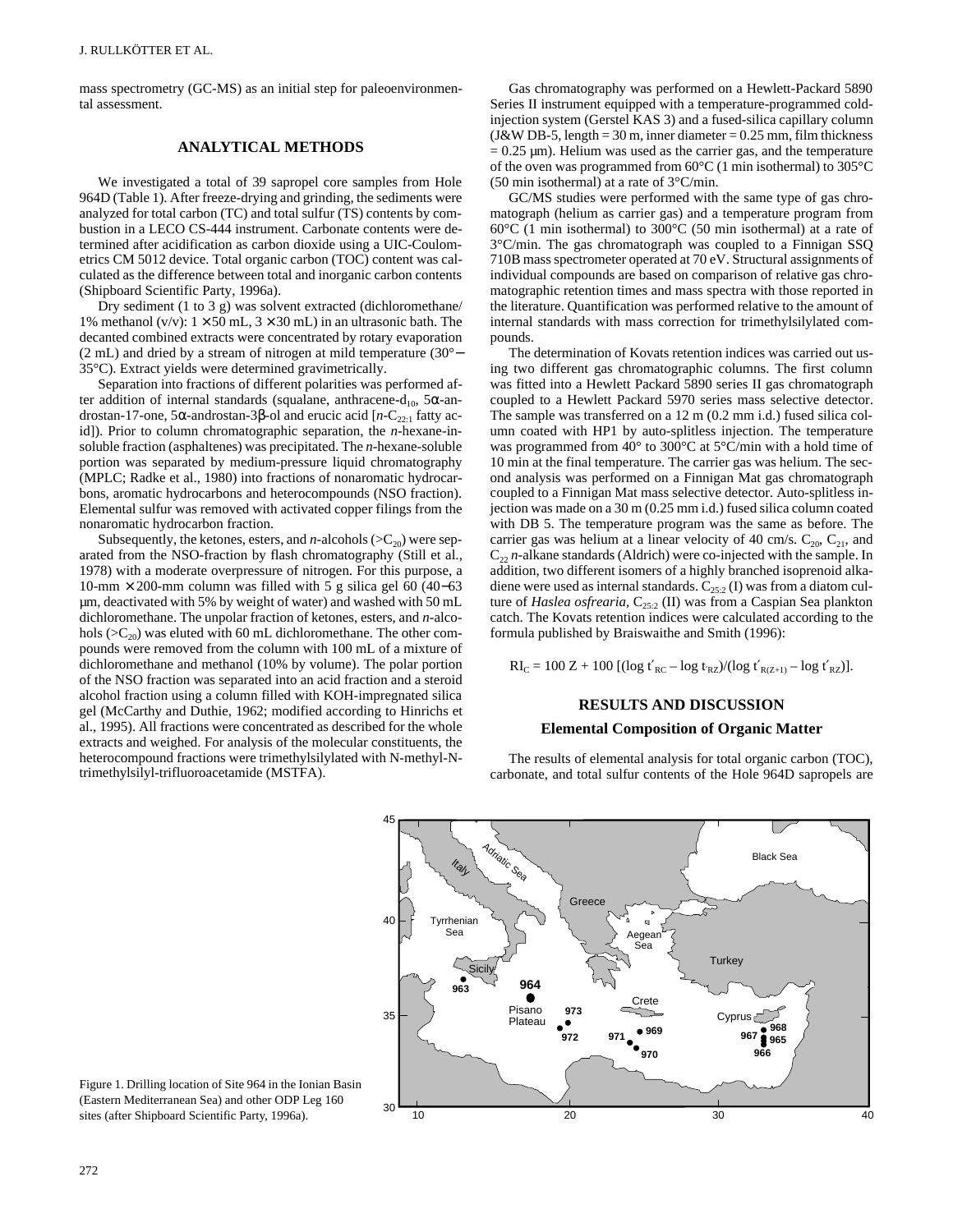**Table 1. Elemental data, alkenone ratios, and paleo–sea-surface temperatures for sapropels from Holes 964A (Scientific Shipboard Party, 1996b) and 964D.**

|                              |                |                | Organic             |               |                |                   |
|------------------------------|----------------|----------------|---------------------|---------------|----------------|-------------------|
| Core, section,               | Depth          | Sapropel       | carbon <sup>*</sup> | $CaCO3**$     | Sulfur**       | $U_{37}^{K'}/SST$ |
| interval (cm)                | (mbsf)         | number         | (% )                | (% )          | (% )           | $(-/^{\circ}C)$   |
| 160-964A-                    |                |                |                     |               |                |                   |
| $1H-1$ , 70-71               | 0.70           | 1              | 3.14                | 37.15         | 1.73           |                   |
| 2H-1, 94-95                  | 7.74           | 3              | 5.78                | 27.41         | 2.18           |                   |
| 2H-1, 103-104                | 7.83           | 3              | 2.87                | 29.40         | 2.15           |                   |
| 2H-3, 122-123                | 11.02          | $\overline{4}$ | 3.50                | 37.98         | 2.99           |                   |
| 2H-3, 130-131                | 11.10          | $\overline{4}$ | 2.97                | 33.57         | 3.36           |                   |
| 2H-4, 69-70                  | 11.99          | $\frac{5}{5}$  | 7.30                | 12.66         | 3.93           |                   |
| 2H-4, 73–74                  | 12.03          |                | 3.57                | 33.40         | 4.89           |                   |
| 2H-4, 133-134                | 12.63          | 6              | 3.15                | 31.49         | 2.29           |                   |
| 2H-4, 143-144                | 12.73          | 6              | 2.18                | 37.32         | 1.98           |                   |
| 3H-2, 108-109                | 18.88          | 8              | 2.43                | 36.99         | 2.73           |                   |
| 3H-4, 104–105                | 21.84          | 9              | 3.09                | 46.56         | 6.01           |                   |
| 3H-5, 92-93                  | 23.22          | 10             | 2.59                | 48.40         | 2.36           |                   |
| 3H-6, 113-114                | 24.93          | 12             | 5.56                | 34.07         | 1.97           |                   |
| 4H-4, 38-39                  | 30.68          | 16             | 4.95                | 43.98         | 3.24           |                   |
| 4H-4, 103-104                | 31.33<br>32.36 | 17<br>18       | 4.25<br>16.38       | 56.14<br>2.33 | 1.66<br>3.94   |                   |
| $4H-5, 56-57$<br>$4H-6, 2-3$ | 33.32          | 18             | 4.35                | 59.81         | 1.62           |                   |
| 4H-7, 16-17                  | 34.96          | 19             | 2.69                | 43.48         | 2.29           |                   |
| 5H-1, 114–115                | 36.44          | 20             | 3.96                | 57.56         | 1.25           |                   |
| 5H-3, 29-30                  | 38.59          | 21             | 13.22               | 1.67          | 2.34           |                   |
| 5H-3, 30-31                  | 38.60          | 21             | 18.21               | 1.33          | 0.94           |                   |
| $5H-3, 31-32$                | 38.61          | 21             | 14.22               | 3.42          | 4.67           |                   |
| 5H-3, 32-33                  | 38.62          | 21             | 12.44               | 12.66         | 4.70           |                   |
| 5H-3, 33-34                  | 38.63          | 21             | 17.19               | 1.83          | 5.80           |                   |
| 5H-3, 34-35                  | 38.64          | 21             | 3.55                | 42.57         | 3.01           |                   |
| 5H-4, 102-103                | 40.82          | 22             | 13.11               | 3.83          | 4.19           |                   |
| 5H-5, 46–47                  | 41.76          | 23             | 3.52                | 34.57         | 2.57           |                   |
| 5H-5, 100-101                | 42.30          | 24             | 20.10               | 2.25          | 8.70           |                   |
| 6H-1, 86–87                  | 45.66          | 26             | 7.36                | 30.74         | 4.88           |                   |
| 6H-1, 87-88                  | 45.67          | 26             | 1.98                | 58.48         | 2.54           |                   |
| 6H-3, 41–42                  | 48.21          | 27             | 16.26               | 5.50          | 7.47           |                   |
| 6H-3, 44-45                  | 48.24          | 27             | 2.25                | 50.90         | 4.58           |                   |
| 6H-4, 32-33                  | 49.62          | 30             | 11.29               | 4.17          | 8.89           |                   |
| 6H-4, 38-39                  | 49.68          | 30             | 7.11                | 37.40         | 8.00           |                   |
| $6H-5$ , $14-15$             | 50.94          | 32             | 24.34               | 2.33          | 7.85           |                   |
| 6H-6, 83–84                  | 53.13          | 35             | 9.28                | 39.40         | 6.10           |                   |
| 6H-7, 18–19                  | 53.98          | 37             | 18.69               | 2.67          | 9.80           |                   |
| 7H-4, 107–108                | 59.87          | 39             | 8.84                | 29.65         | 5.48           |                   |
| 8H-1, 69–70                  | 64.49          | 42             | 11.14               | 26.57         | 8.69           |                   |
| 8H-6, 22-23                  | 71.52          | 48             | 4.79                | 59.14         | 4.70           |                   |
| 9H-3, 42-43                  | 76.72          | 50             | 7.73                | 34.07         | 1.50           |                   |
| $9H-5, 35-36$                | 79.65          |                | 13.51               | 14.49         | 0.77           |                   |
| 9H-5, 89-90                  | 80.19          | 54             | 20.25               | 1.17          | 1.14           |                   |
| $9H-6$ , $14-15$             | 80.94<br>80.98 | 55<br>55       | 14.42<br>8.17       | 3.00<br>25.16 | 18.24<br>13.93 |                   |
| 9H-6, 18–19<br>$9H-7, 4-5$   | 82.34          | 57             | 3.85                | 12.41         | 2.76           |                   |
|                              |                |                |                     |               |                |                   |

compiled in Table 1. Together with the shipboard results on Hole 964A sapropels, the TOC data are also plotted vs. biostratigraphic age (Shipboard Scientific Party, 1996b) in Figure 2. The organic carbon contents in the sapropels vary, on a high level, by more than one order of magnitude. They range between about 2% and 5% for both investigated holes in the upper Pleistocene and show strong variations between 3% and 25% in the other time sections. The values are covariant for the upper sapropels (<1 Ma) in both holes. This correlation is not so pronounced in Figure 2 for the deeper part of the cores because sapropels selected from both cores do not match in all cases and because of some variation of organic carbon contents within a given sapropel particularly in the case of the extremely organic-carbon-rich sapropels (Shipboard Scientific Party, 1996b; Table 1). For several sapropels, however, there is a good match of organic carbon contents for samples from Holes 964A and 964D.

Carbonate contents are in the 30%−50% range in the upper part of the hole, but show large fluctuations in the section below about 30 mbsf (Table 1; Shipboard Scientific Party, 1996b). As an overall observation, carbonate contents are lowest in sapropels with very high TOC values. Carbonate and TOC contents are negatively correlated with each other (Hole 964A:  $R = 0.84$ ,  $n = 48$ ; Hole 964D:  $R = 0.83$ ,  $n = 39$ ). Carbonate dissolution in the organic-carbon-rich sapropels may be due to organic acids formed during diagenesis (e.g., by hydrolysis of esters), and this effect may have been stronger in the older, particularly organic-carbon-rich sapropels. This is consistent with the

| Core, section,<br>interval (cm) | Depth<br>(mbsf) | Sapropel<br>number | Organic<br>carbon <sup>*</sup><br>(% ) | $CaCO3**$<br>(% ) | Sulfur**<br>(% ) | $U_{37}^{K'}$ /SST<br>$(-/^{\circ}C)$ |
|---------------------------------|-----------------|--------------------|----------------------------------------|-------------------|------------------|---------------------------------------|
| 9H-CC, 25-27                    | 83.11           | 58                 | 24.62                                  | 1.17              | 9.66             |                                       |
| 160-964D-                       |                 |                    |                                        |                   |                  |                                       |
| 1H-1, 72-74                     | 0.72            | 1                  | 2.80                                   | 39.0              | 1.75             | 0.55/16.8                             |
| 1H-1, 74-76                     | 0.74            | $\mathbf{1}$       | 2.85                                   | 38.5              | 1.79             | 0.62/18.7                             |
| $2H-3, 67-69$                   | 7.77            | $\frac{2}{3}$      | 2.79                                   | 40.0              | 2.20             | 0.46/14.4                             |
| 2H-3, 69-71                     | 7.79            |                    | 2.99                                   | 37.5              | 4.68             |                                       |
| 2H-3, 81-83                     | 7.91            | $\overline{4}$     | 5.22                                   | 31.3              | 2.61             | 0.48/14.9                             |
| 2H-3, 83-85                     | 7.93            | $\overline{4}$     | 4.44                                   | 27.9              | 2.56             |                                       |
| 2H-4, 23-25                     | 8.83            | 5                  | 5.07                                   | 34.4              | 4.54             |                                       |
| 2H-4, 25-27                     | 8.85            | 5<br>6             | 3.87                                   | 34.3              | 3.16<br>2.01     |                                       |
| 2H-4, 84-86<br>2H-4, 86-88      | 9.44<br>9.46    | 6                  | 2.66<br>3.68                           | 34.6<br>31.8      | 2.78             |                                       |
| 2H-4, 92-94                     | 9.52            | 6                  | 2.44                                   | 35.9              | 2.37             | 0.54/16.4                             |
| 2H-4, 94-96                     | 9.54            | 6                  | 2.97                                   | 35.1              | 2.50             |                                       |
| $3H-2$ , $83-85$                | 15.93           | 8                  | 2.35                                   | 28.0              | 3.14             | 0.62/18.6                             |
| 3H-4, 47-49                     | 18.57           | 9                  | 2.90                                   | 47.0              | 1.14             | 0.73/21.6                             |
| 3H-5, 29-31                     | 19.89           | 10                 | 2.40                                   | 45.5              | 1.45             |                                       |
| $3H-5$ , $31-33$                | 19.91           | 10                 | 2.40                                   | 47.0              | 2.62             |                                       |
| $4H-5, 66-68$                   | 29.76           | 15                 | 4.99                                   | 33.4              | 2.20             | 0.66/19.8                             |
| $4H-5$ , $141-143$              | 30.51           | 16                 | 5.33                                   | 49.2              | 2.45             |                                       |
| 4H-6, 92-94                     | 31.52           | 17                 | 17.5                                   | 2.10              | 4.01             |                                       |
| 4H-7, 35-37                     | 32.45           | 18                 | 5.04                                   | 58.0              | 2.00             | 0.74/21.8                             |
| 5H-4, 54-56                     | 37.64           | 23                 | 4.33                                   | 17.4              | 3.03             |                                       |
| 5H-4, 56-58                     | 37.66           | 23                 | 4.17                                   | 28.0              | 3.44             |                                       |
| 5H-4, 58-60                     | 37.68           | 23                 | 3.09                                   | 36.4              | 2.92             |                                       |
| 5H-4, 60-62                     | 37.70           | 23                 | 2.93                                   | 37.8              | 2.71             |                                       |
| 5H-4, 137-139                   | 38.47           | 24                 | 20.1                                   | 2.08              | 4.31             | 0.71/21.1                             |
| 5H-4, 139-141                   | 38.49<br>44.30  | 24<br>27           | 14.2<br>7.75                           | 9.58<br>38.8      | 5.47<br>3.10     |                                       |
| 6H-2, 70-72<br>6H-3, 113-115    | 46.23           | 29                 | 18.3                                   | 2.40              | 4.10             | 0.76/22.3                             |
| $6H-5, 58-60$                   | 48.68           | 32                 | 14.4                                   | 10.3              | 5.05             | 0.82/24.0                             |
| 6H-7, 49-51                     | 51.59           | 37                 | 10.6                                   | 21.3              | 5.05             | 0.81/23.7                             |
| 7H-1, 25-27                     | 51.85           | 38                 | 6.80                                   | 40.8              | 1.54             | 0.79/23.3                             |
| 7H-6, 98-100                    | 60.08           | 41                 | 8.75                                   | 42.1              | 4.58             | 0.74/21.9                             |
| 7H-CC, 01-03                    | 61.13           | 43                 | 19.5                                   | 5.08              | 8.87             |                                       |
| 7H-CC, 03-05                    | 61.15           | 43                 | 13.4                                   | 21.2              | 5.84             | 0.85/24.9                             |
| 9H-2, 149-150                   | 73.59           | 48                 | 4.01                                   | 38.1              | 1.95             |                                       |
| 9H-3, 03-04                     | 73.63           | 48                 | 3.38                                   | 62.7              | 3.86             |                                       |
| $10H-2$ , $01-03$               | 81.61           | 54                 | 15.0                                   | 3.92              | 5.57             | 0.83/24.4                             |
| $10H-2, 62-64$                  | 82.22           | 55                 | 20.0                                   | 2.75              | 10.2             |                                       |
| 10H-3, 68-70                    | 83.78           | 58                 | 11.6                                   | 30.0              | 7.03             | 0.84/23.5                             |

Notes: Sapropel numbers after Shipboard Scientific Party (1996b). \* = calculated difference between total and carbonate carbon contents. \*\* = average of two measurements.  $U_{37}^{K'}$  = alkenone index (see Prahl and Wakeham, 1987); SST = sea-surface temperature (calibration after Prahl and Wakeham, 1987).

high proportions of free organic acids found in the polar extractable organic matter fractions of the sapropels (see "Molecular Investigations").

Sulfur contents, as a general trend, are higher in the particularly organic-carbon-rich sapropels (Table 2; Shipboard Scientific Party, 1996b), but there is no clear relationship with TOC data (Hole 964A:  $R = 0.46$ ,  $n = 48$ ; Hole 964D:  $R = 0.77$ ,  $n = 39$ ). Most TOC:S ratios are lower in the sapropels than in present-day noneuxinic sediments, for which an average ratio of 2.8 was reported by Berner and Raiswell (1983), and thus indicate anoxic bottom-water conditions.

Shipboard analyses of sapropels by Rock-Eval pyrolysis (Shipboard Scientific Party, 1996b) formally revealed marine kerogen type II organic matter in many of the Hole 964A sapropels with hydrogen indices (HI) between 350 mg hydrocarbons (hc)/g TOC and slightly more than 500 mg hc/g TOC, whereas more than 50% of the sapropels revealed lower HI values and higher oxygen indices (OI) in the mixed kerogen type II/III range as is evident from Figure 3. This is not uncommon for black shales deposited in the deep ocean even at high levels of organic carbon (e.g., Herbin et al., 1986a, 1986b) and does not necessarily imply a strong contribution of terrigenous organic matter to the sediments. Actually, the terrigenous component in many cases was found to be low in many deep-sea sediments by organic petrography (e.g., between 2% and 14% along the continental margins of Peru and Oman; Lückge et al., 1996), and the explanation for the low hydrogen indices was microbial alteration of the organic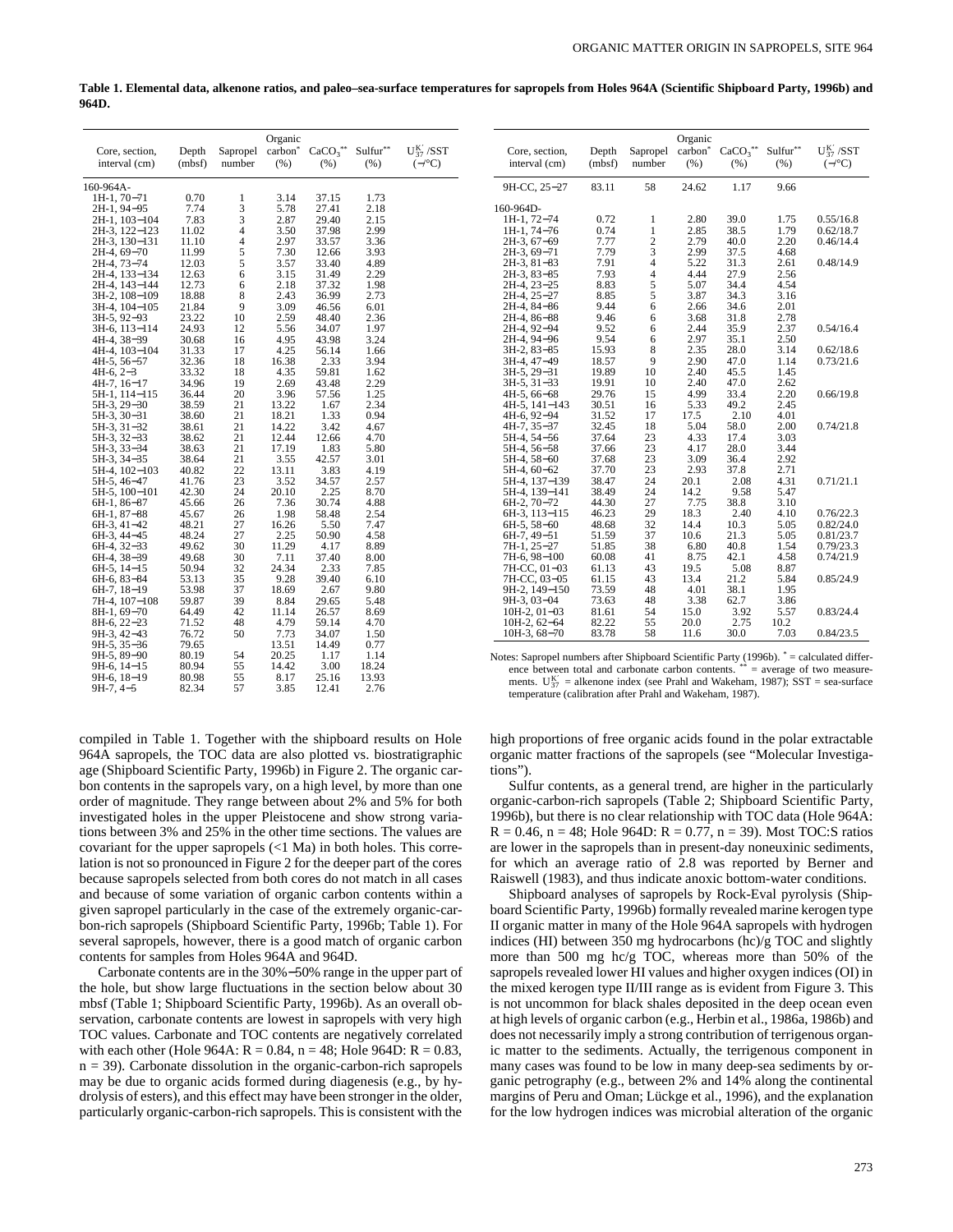

Figure 2. Organic carbon contents as a function of sediment age for sapropels from Holes 964A (shipboard data; Shipboard Scientific Party, 1996b) and 964D.

**Table 2. Retention times and Kovats retention indices of unknown nonaromatic hydrocarbons and comparison with two highly branched isoprenoids.**

| Compound                          | Retention time |      | Kovats retention<br>index | Mass spectral |  |
|-----------------------------------|----------------|------|---------------------------|---------------|--|
| (see Fig. 5B)                     | (min)          | HP1  | D <sub>B5</sub>           | type          |  |
| a                                 | 53.04          |      |                           | Н             |  |
| h                                 | 53.25          | 2107 | 2096                      | П             |  |
| с                                 | 53.87          |      |                           | (II)          |  |
| d                                 | 54.02          |      |                           |               |  |
| e                                 | 54.40          |      |                           |               |  |
|                                   | 54.55          | 2139 | 2116                      |               |  |
| g                                 | 54.73          |      |                           |               |  |
| h                                 | 55.10          | 2155 | 2151                      | Н             |  |
|                                   | 55.74          | 2176 | 2161                      | Н             |  |
| HBI $C_{25,2}$ (Haslea osfrancia) |                | 2084 | 2063                      |               |  |
| HBI $C_{25}$ , (Caspian Sea)      |                | 2078 | 2059                      |               |  |

matter in the water column or in the upper sediment layers particularly by sulfate-reducing bacteria (Littke et al., 1991; Vetö et al., 1994). This type of alteration is largely dependent on the total organic carbon content as indicated by the TOC vs. HI diagram for Site 964 (Fig. 4A) and the other sites in the Eastern Mediterranean Sea occupied during Leg 160 (Fig. 4B). HI values increase with increasing organiccarbon content, indicating enhanced preservation of (labile) marine organic matter with increased organic-matter accumulation up to an



Figure 3. Van Krevelen–type diagram of hydrogen and oxygen index values for sapropels from Hole 964A (data taken from Shipboard Scientific Party, 1996b).

organic carbon content of about 10%. Hydrogen indices of sapropels richer in organic carbon are "uniform" in the range of about 400−500 mg hc/gTOC.

Shipboard measurements of  $C_{org}:N$  ratios by themselves did not provide a definite indication as to the origin and extent of preservation of the organic matter in the sapropels. The  $C_{org}:$ N ratios for all sapropels exceeded a value of 10; the carbonate-rich sapropels had ratios between 10 and 15 and the carbonate-poor sapropels ratios between 15 and 22 (Shipboard Scientific Party, 1996b). As the high  $C_{\text{obs}}$ :N ratios in many cases coincide with high hydrogen index values from Rock-Eval pyrolysis, early diagenetic alteration processes appear to have preferentially removed nitrogen-bearing compounds from the organic matter of marine biomass. This is independent of the presence of some terrigenous organic matter in all sapropels studied, but the  $C_{\text{org}}$ :N ratios certainly are not a measure of the terrigenous organic matter fraction in these sapropels. A recent study demonstrated the strong effect of molecular oxygen on the  $C_{org}$ :N ratios (Cowie et al., 1995) and suggested higher  $C_{org}$ :N ratios as the result of selective organic-matter degradation in anoxic sediments. For the formation of sapropels in the Eastern Mediterranean Sea, anoxic conditions are obvious by low TOC:S ratios, so in this case the high  $C_{\alpha r\beta}$ :N must be interpreted as reflecting diagenetic alteration of organic matter.

#### **Molecular Investigations**

Extract yields, after removal of elemental sulfur, range between 15 mg/g TOC and 70 mg/g TOC. Despite some uncertainty due to the very low absolute amounts of extract (small sample size) and low accuracy of gravimetric determination in these cases, the extract yields are higher than in other deep-sea sediments with immature organic matter (e.g., Rullkötter et al., 1981) and may indicate degradation of biomacromolecules into soluble compounds by high bacterial activity and/or an exceptionally good preservation of labile low-molecularweight compounds. The relative distributions of gross chromatographic fractions are dominated by asphaltenes and NSO compounds (each about 35% to 50% by weight). The main portion of the fractionated NSO compounds are the green- (in the younger sapropels) to brownish-colored acid fractions with a relative percentage of more than 50%. Nonaromatic and aromatic hydrocarbons in all sapropels represent only a minor amount of the total extract.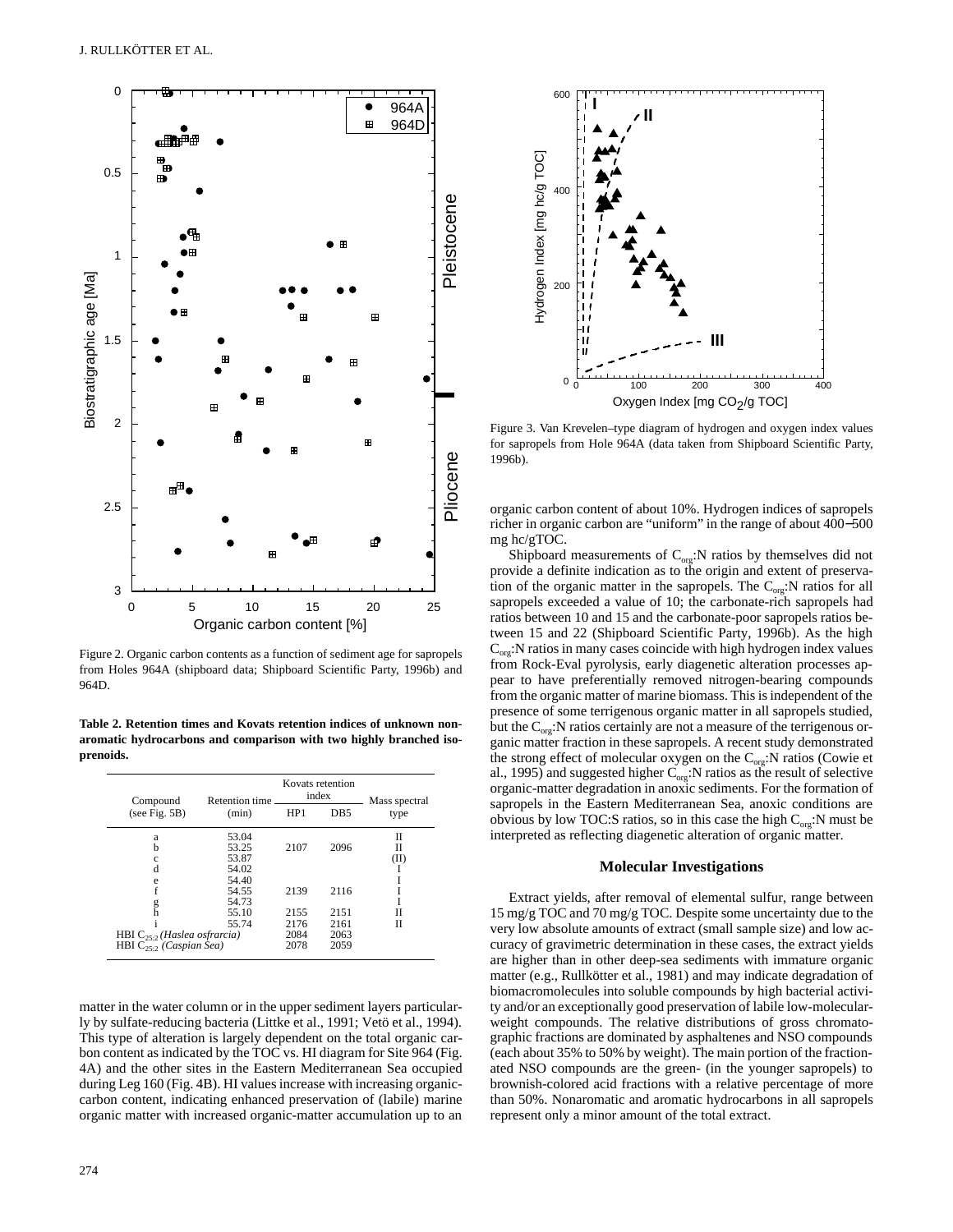

contents for sapropels from Hole 964A (data taken from Shipboard Scientific Party, 1996b). **B.** Hydrogen index values vs. organic carbon contents for sapropels from several holes in the Eastern Mediterranean Sea drilled during Leg 160 (data taken from Emeis, Robertson, Richter, et al., 1996).

Figure 4. **A.** Hydrogen index values vs. organic carbon

#### *Nonaromatic Hydrocarbons*

Figure 5 shows gas chromatograms of the nonaromatic hydrocarbon fractions of Samples 160-964D-1H-1, 72−74 cm, and 10H-3, 68−70 cm, the shallowest and the deepest samples investigated, respectively. The *n*-alkane distribution patterns are very similar for all sapropel extracts studied and are typical of an origin of these compounds from cuticular waxes of higher land plants (Eglinton et al., 1962). The *n*-alkanes maximize at  $n-C_{31}H_{64}$  in all samples, and Carbon Preference Index (CPI) values (Bray and Evans, 1961; corrected by Hunt, 1979) of *n*-alkanes of carbon numbers 25 to 33, as expected for a terrigenous source, consistently exceed a value of 2. At retention times between 90 min and 100 min, straight-chain  $C_{37}$  and  $C_{38}$  alkadienes (molecular weights 516 and 530, respectively; mass spectral base peak at *m/z* 96) elute from the GC column. They resemble the alkatrienes described by Volkman et al. (1980; and references therein) and, according to their carbon numbers, are most likely related to the long-chain alkenones (e.g., Volkman et al., 1980) that are present in the sapropels in high abundance. Phytane and pristane are absent or only detected in trace amounts ( $\approx$ 1 µg/g TOC), and thus cannot be used as redox indicators.

In samples buried more deeply than 35 m, branched and cyclic (steroid and triterpenoid) hydrocarbons increase in abundance relative to the *n*-alkanes due to a progress in diagenetic transformation of functionalized lipid compounds into nonaromatic (mostly olefinic) hydrocarbons. Among the pentacyclic triterpene hydrocarbons, oleanenes and ursenes together with the related des-A-triterpenoids, common in most of the samples, are further indicators of the terrigenous organic matter fraction in the sapropels but are outranged in abundance by sterenes of most likely marine origin. Even in the most deeply buried sapropel studied, diagenesis has not proceeded very far as is indicated by the exclusive presence of ster-2-enes and the absence of corresponding (thermodynamically more stable) ster-4- and -5-enes indicating a cool geothermal regime (Dastillung and Albrecht, 1977; Gagosian and Farrington, 1978; ten Haven et al., 1989). This is corroborated by the exclusive presence of hopanes with their unaltered biogenic 17β(H),21β(H)-22R sterical configuration in the triterpenoid series (Ensminger et al., 1977).

In the retention time range between 52 min and 58 min (Fig. 5B) the nonaromatic hydrocarbon fractions contain at least nine unknown compounds, partly in high concentrations, with a molecular weight of 348 u, corresponding to an elemental composition of  $C_{25}H_{48}$  and indicating the presence of two degrees of unsaturation (double bond equivalents). The hydrocarbons exhibit two main types of mass spectra of which representative examples for two of the most abundant isomers are shown in Figure 6; the other isomers have mass spectra differing only slightly from those shown in relative intensity of major fragment ions. These compounds of unknown structure have retention times and Kovats indices that are slightly higher than those of  $C_{25}$ highly branched isoprenoids (HBIs) with two double bonds (Table 2) as reported from living organisms and sediments so far, and the unknown compounds also differ in their mass spectral fragmentation patterns from the  $C_{25}$  HBIs (Requejo and Quinn, 1983; Rowland et al., 1990; Belt et al., 1994). Any attempts to hydrogenate the unknown compounds, even under drastic conditions with an activated Adams catalyst, failed, so the novel compounds are likely to contain two rings instead of double bonds. Neither  $C_{20}$  nor  $C_{25}$  or  $C_{30}$  HBI pseudohomologs were detected in significant concentrations, indicating a low contribution of diatoms during times of sapropel formation consistent with the absence of diatom frustules in the sediments (Shipboard Scientific Party, 1996b). On the other hand, the carbon numbers of the novel bicyclic compounds suggest a relationship to isoprenoid biosynthesis and support speculations that the bicyclics may still be unknown biosynthetic products of diatoms or diagenetic transformation products of precursors from diatoms, whereas the absence of diatom frustules may be explained by post-depositional silicate dissolution. As reported by Bouloubassi et al. (Chap. 21, this volume) the  $C_{25}$  bicyclics dominate some of the nonaromatic hydrocarbon distributions of sapropels from sites farther to the east in the Mediterranean Sea. Structure elucidation and molecular isotope analysis are under way to solve the question of the origin of the novel bicyclic compounds.

#### **n***-Alcohols*

*n*-Alcohols  $>C_{20}$  are the most abundant components in the least polar of the heterocompound fractions ("ketone fraction") (Fig. 7). *n*-Alcohols  $\langle C_{20}$  and phytol elute in the steroid alcohol fraction, and typically are present only in minor amounts  $\ll 1$  µg/g TOC). In most samples, the distributions of long-chain *n*-alcohols have a marked preference of even-carbon-atom-number homologs, with a maximum at  $n-C_{28}H_{57}OH$ , which is a distribution typical of land-derived organic matter (Eglinton and Hamilton, 1963). The  $C_{20}$  to  $C_{30}$  *n*-alcohols with a strong even-over-odd carbon number predominance in the sapropels occur together with a similar range of fatty acids ( $C_{20}-C_{30}$ ; see below) and a series of long-chain *n*-alkanes ( $C_{23}-C_{35}$ ) with an odd-over-even carbon number predominance. All these compounds are related to a terrigenous organic matter supply (de Leeuw, 1986).

In four samples from the lower part of Hole 964D (Samples 160- 964D-1H-1, 72−74 cm; 2H-3, 67−69 cm; 2H-3, 81−83 cm; and 2H-4, 92−94 cm), however, this pattern is overprinted by a series of straight-chain alcohols with an unusual odd-over-even carbon number predominance and a maximum at  $n-C_{25}H_{51}OH$ , which is of unknown origin and significance (Fig. 7A). The relatively high concentrations of monounsaturated *n*-alcohols of even-carbon-numbered homologs are also notable, because the  $C_{30:1}$  compound in all samples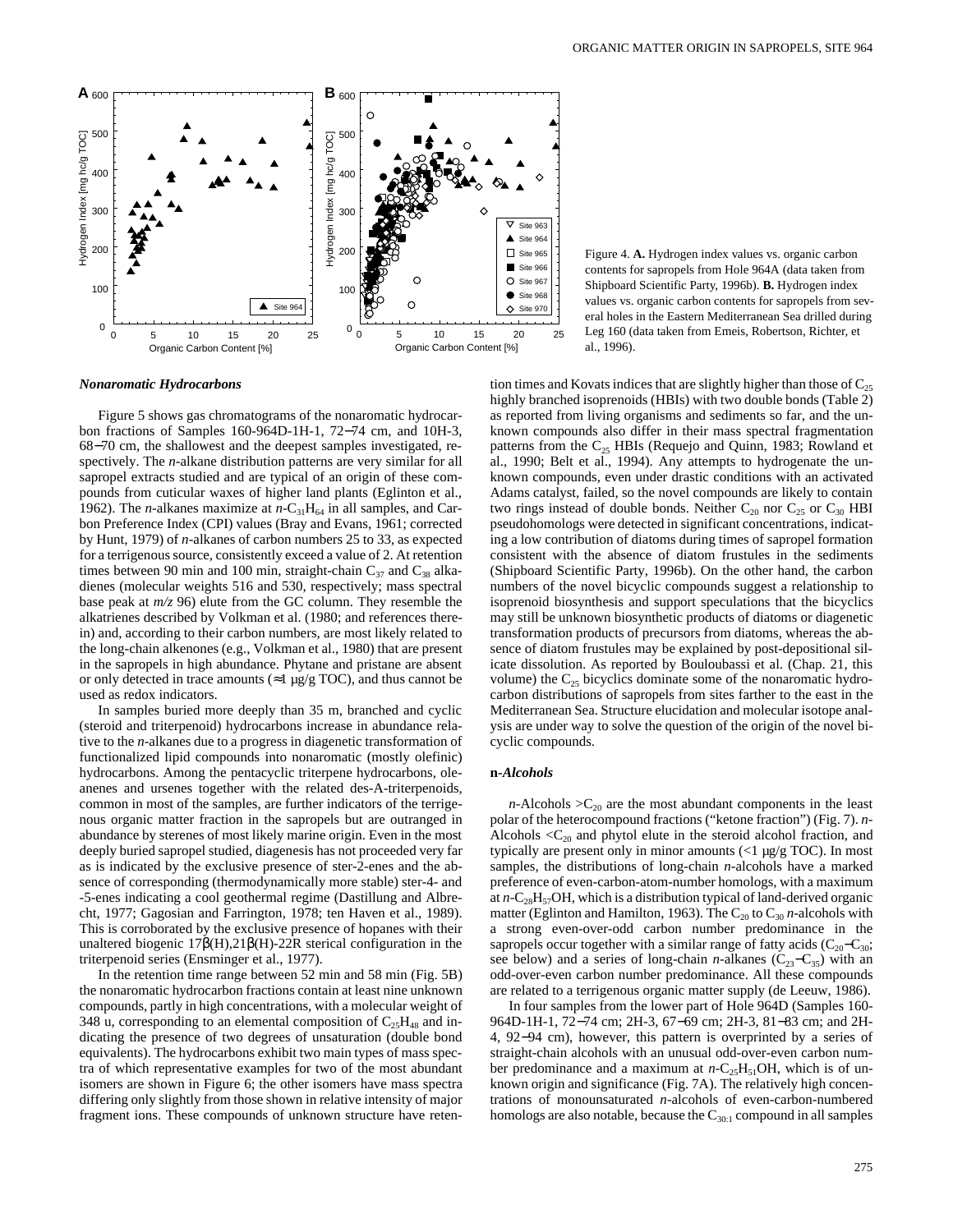Figure 5. Gas chromatograms of the nonaromatic hydrocarbon fractions of the shallowest (**A**) and the deepest (**B**) sapropel sample from Hole 964D. The increase of branched and cyclic hydrocarbons relative to *n*-alkanes illustrates the difference in the extent of diagenetic transformation. Numbers refer to chain

length of *n*-alkanes and alkadienes, respectively.  $S_1 =$ InjSTD (behenic acid methyl ester),  $S_2 = ISTD$ (squalane), square = tetraterpene, inset (expanded) = unknown bicyclic  $C_{25}$  compounds (molecular weight



exceeds the concentration of the related saturated analog (Fig. 7). This compound has been reported to occur in microalgae of the class *Eustigmatophyceae* (Volkman et al., 1992), which are also thought to biosynthesize the alkan-1,n-diols found in sediments (discussed separately).

#### *Long-Chain Alkenones*

348; cf. Table 2),  $* =$  contaminant.

Long-chain alkenones ( $C_{37}-C_{39}$ ) are common in moderate to high abundances in the least polar heterocompound fractions (Fig. 7). These compounds are derived from marine prymnesiophyte species (Volkman et al., 1980). They are not restricted to sapropels younger than 268 ka, the age of the first occurrence of *Emiliania huxleyi* (Thierstein et al., 1977), or even younger than 70 ka, the beginning of the *E. huxleyi* acme zone (Gartner, 1977), respectively. They have apparently also been biosynthesized by their phylogenetic ancestors and related *Gephyrocapsaceae* species (Marlowe et al., 1990). The concentrations of total  $C_{37}-C_{39}$  alkenones vary between 125 µg/g TOC and 1876 µg/g TOC with no correlation to sediment sub-bottom depth or TOC content, but generally illustrate the strong marine influence on the organic matter in the sapropels.

#### *Sterols*

In Figure 8, the gas chromatogram shows the elution range of sterols for Sample 160-964D-5H-4, 137−139 cm. Compound identification is based on relative retention times and comparison with published mass spectra (e.g., Budzikiewicz, 1972; Brassell, 1980; McEvoy, 1983; cf. Table 3 and Appendix). The sterol distributions are complex, indicating a variety of primarily marine sources. The major compounds are the  $C_{27}$  to  $C_{29}$  sterols, although  $C_{30}$  sterols are present in significant concentrations;  $C_{26}$  sterols were only detected in trace amounts. The relative concentrations of  $C_{27}$  to  $C_{29}$  sterols are similar to each other, but with a slight predominance of  $C_{29}$  compounds, which varies among the samples (Fig. 9). This may be related to slight variations in the supply of terrigenous organic matter, even though most haptophyte algae also contain 24-ethylcholest-5-en-3βol, a sterol commonly assigned to a terrigenous higher plant source (Volkman, 1986). Similar sterol concentrations and distribution patterns with a predominance of  $C_{29}$  compounds were also found in modern sediments from the Peru upwelling region (Volkman et al., 1987). In that study it was concluded that an unreflected interpretation of steroid carbon number distribution using the Huang-Meinschein diagram in Figure 9 would lead to an overestimate of land-derived organic matter. Furthermore, a major portion of the sterols, and among them particularly those of marine sources, in the youngest sapropel is known to be bound as esters or sulfates due to the low progress in diagenesis (ten Haven, 1986). Thus, the distribution pattern in Figure 8 and the carbon number distributions in Figure 9 may not represent the total steroids present because bound components were not liberated prior to extraction in this study. But there is no correlation between the sterol carbon number distribution (or relative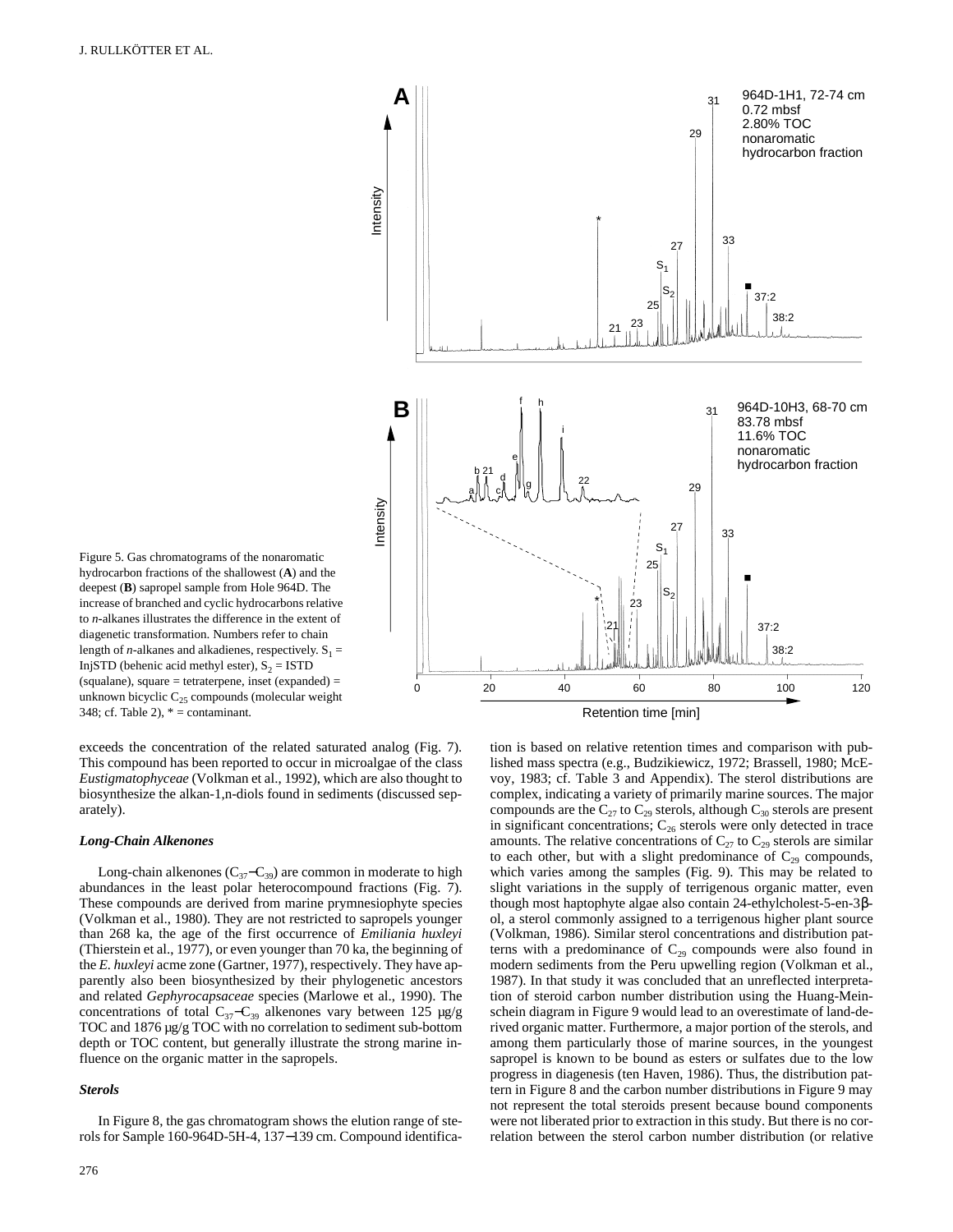

proportion of  $C_{29}$  sterols; Fig. 9) with either organic carbon content or depth/age, that is, the type of sterols present does not depend on the preservation conditions but may rather reflect variations (mainly) of the phytoplanktonic community at a given time of sapropel deposition. On the other hand, the total free sterol concentrations correlate well  $(R = 0.87)$  with the total organic carbon contents (Fig. 10). This again may indicate enhanced preservation of labile organic matter in the particularly TOC-rich sapropels.

#### *Long-Chain Alkan-1,n-diols and Alkan-1-ol-n-ones*

 $C_{30}$ ,  $C_{31}$ , and  $C_{32}$  alkan-1,15-diols and alkan-15-on-1-ols were initially reported to occur in immature Black Sea sediments (de Leeuw et al., 1981). Since then, these compounds and homologs with different chain lengths and positions of the midchain functionality have been found in various marine and lacustrine sediments (e.g., Morris and Brassell, 1988). *n-*Alkan-1,n-diols are now thought to be derived from eustigmatophyte algae (Volkman et al., 1992). Note that in our liquid chromatographic separation scheme, the alkandiols elute in the fatty acid fraction and the corresponding ketools in the sterol fraction, respectively.

In all investigated samples, the most abundant alkandiol (Fig. 8), and most abundant single compound in general with only one exception, is the  $C_{30}$ -1,15-diol (with coeluting isomers representing differ-

Figure 6. Representative mass spectra of unknown bicyclic  $C_{25}$  compounds in the hydrocarbon fraction of Sample 160-964D-10H-3, 68−70 cm (cf. Table 2).

ent positions of the midchain hydroxyl group).  $C_{28}$ - to  $C_{34}$ -diols with different positional isomers for the midchain functionality are also common and have a strong predominance of even-chain-length homologs. In Sample 160-964D-6H-3, 113−115 cm, a compound tentatively identified as  $C_{29}$ -1,14-diol is dominant and is accompanied by an admixture of the 1,12-isomer. The corresponding alkan-1-ol-nones are present in concentrations lower by a factor of 2 to 5 in all samples. Altogether, these compounds provide a strong marine molecular signal for the sapropels.

#### **n***-Fatty Acids*

Saturated *n*-fatty acid distributions in the sapropels ranged in carbon number from 14 to 30 and contained a strong predominance of even-carbon-number homologs. The distributions were bimodal in all samples. One of the maxima occurs at  $C_{16}$  and the other one in the range of the terrigenous long-chain fatty acids (Kolattukudy, 1976). Most samples are dominated by the long-chain homologs, but a direct correlation between compound distribution pattern and depth or TOC content is not evident.

Mono- and diunsaturated fatty acids were detected in the range from  $C_{14}$  to  $C_{18}$  with a maximum at  $C_{18}$  and with a strong predominance of even-carbon-number homologs. The concentrations of the positional isomers of monounsaturated octadecenoic acids are only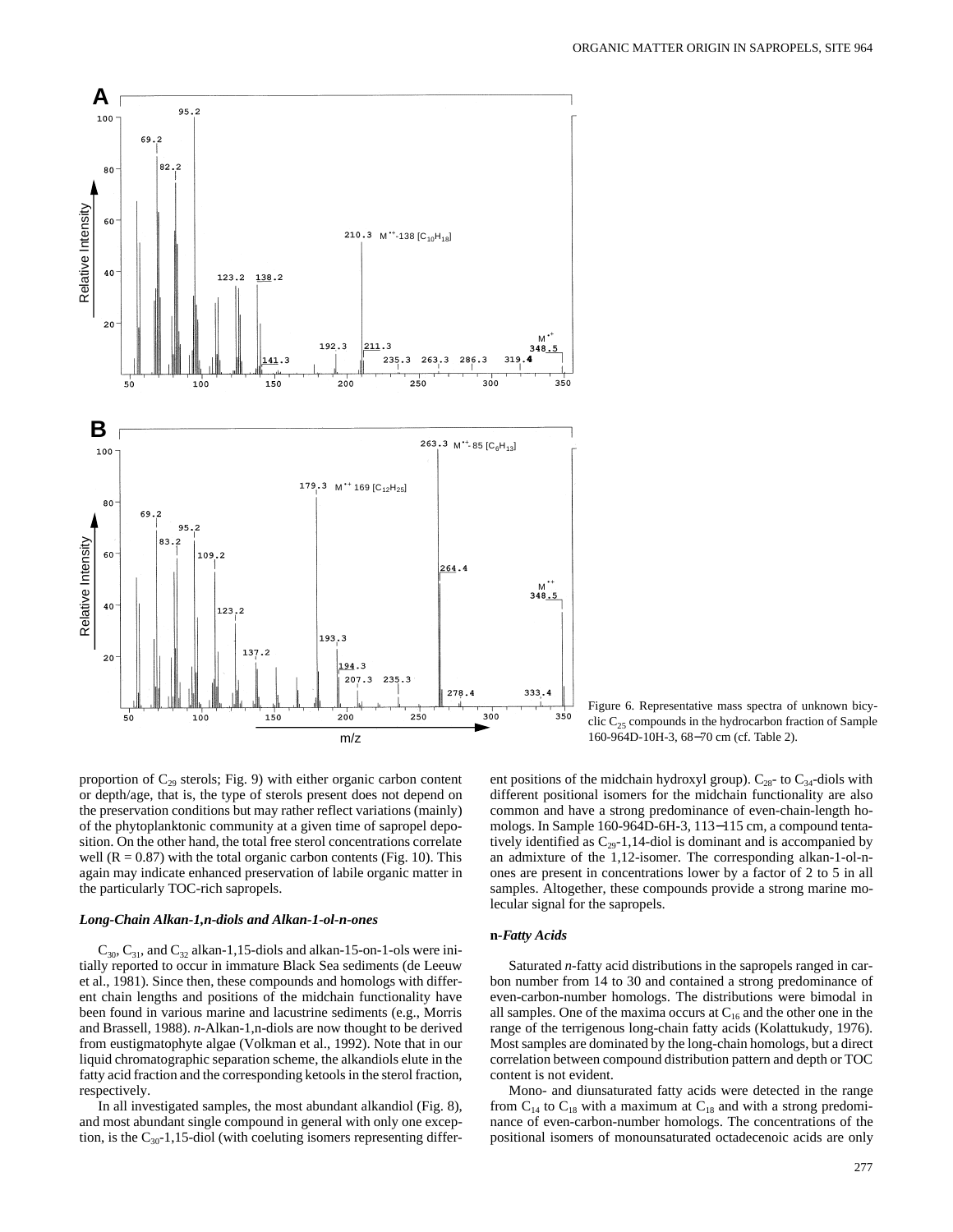Figure 7. Gas chromatograms of two "ketone fractions" as discussed in the text. Note the differences in abundance of *n*-alcohols and long-chain alkenones. Chain lengths of *n*-alcohols are indicated by numbers, monounsaturated *n*-alcohols by diamonds.  $C_{37}$ ,  $C_{38}$ , and  $C_{39}$  are long-chain alkenones.  $S_1 = ISTD$ (androstan-17-one),  $S_2 = InjSTD$  (behenic acid methyl ester),  $* =$  contaminant and  $C_{22}$  *n*-alcohol (trace).



Figure 8. Gas chromatogram of the elution range of sterols extracted from Sample 160-964D-5H-4, 137−139 cm (see Table 3 for compound identification).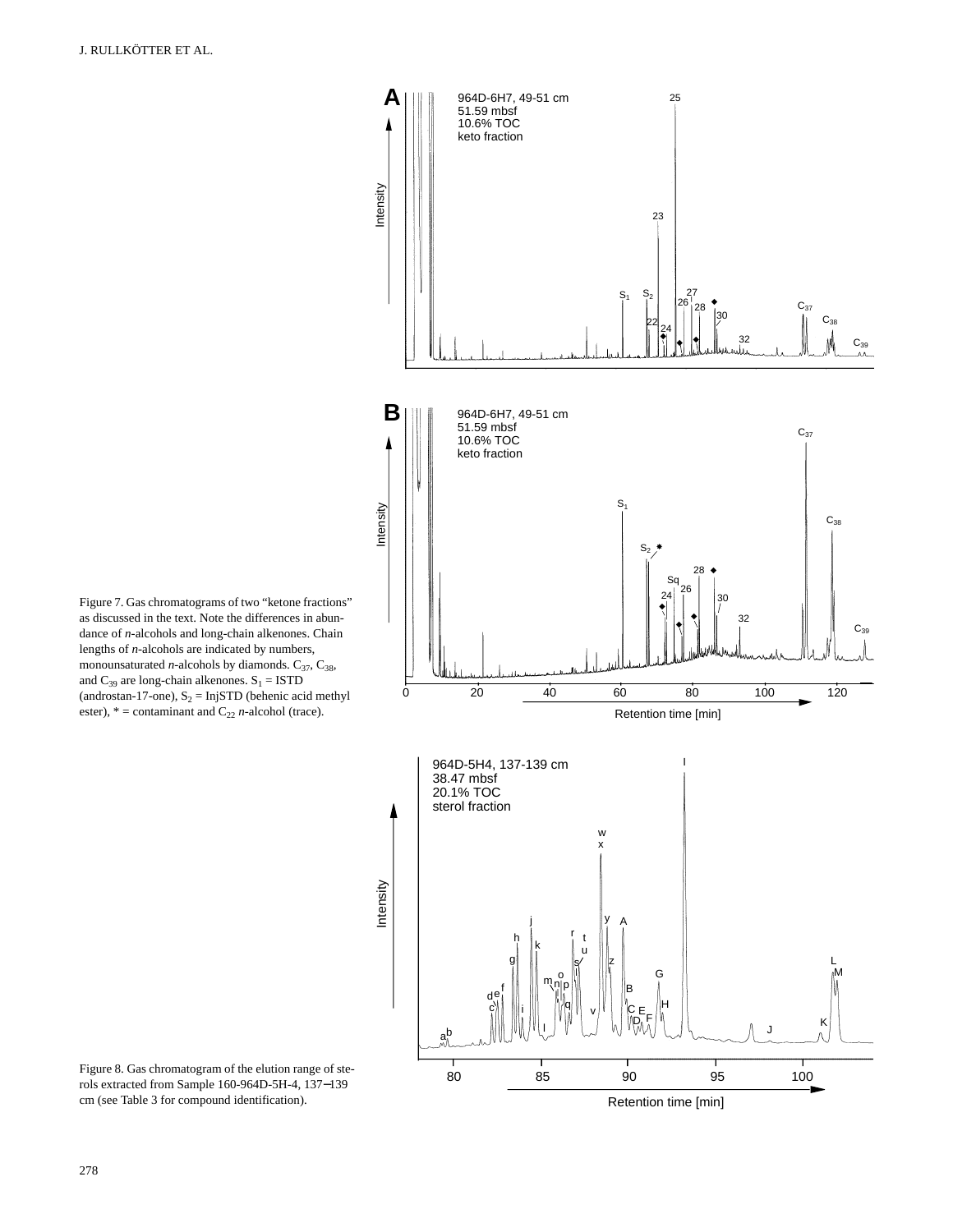**Table 3. Sterols and alkan-1-ol-n-ones in the sterol fractions (cf. Fig. 8).**

| Symbol       | Compound                                                             | Structure<br>(see Appendix) |
|--------------|----------------------------------------------------------------------|-----------------------------|
| a            | $24$ -nor-cholesta-5,22(E)-dien-3 $\beta$ -ol                        | bl                          |
| b            | $24$ -nor -5 $\alpha$ -cholest-22(E)-en-3 $\beta$ -ol                | a1                          |
| $\mathbf c$  | 27-nor-24-methylcholesta-5,22(E)-dien-3β-ol                          | b4                          |
| d            | $27$ -nor -24-methyl-5 $\alpha$ -cholest-22(E)-en-3 $\beta$ -ol      | a4                          |
| e            | cholesta-5,22 $(E)$ -dien-3 $\beta$ -ol                              | b2                          |
| f            | $5\alpha$ -cholest-22(E)-en-3 $\beta$ -ol                            | a <sub>2</sub>              |
| g<br>h       | cholest-5-en-3 $\beta$ -ol                                           | b3                          |
|              | $5\alpha$ -cholestan- $3\beta$ -ol                                   | a3                          |
| i            | $27$ -nor-24-methyl-5 $\alpha$ -cholestan-3 $\beta$ -ol              | a5                          |
| j            | $24$ -methylcholesta-5,22(E)-dien-3 $\beta$ -ol                      | b7                          |
| $\bf k$      | $24$ -methyl-5 $\alpha$ -cholest-22(E)-en-3 $\beta$ -ol              | a7                          |
| 1            | $5\alpha$ -cholest-7-en-3 $\beta$ -ol                                | c3                          |
| m            | $C_{28}$ -steradienol                                                |                             |
| n            | 24-methylcholest-5-en-3ß-ol                                          | b6                          |
| $\mathbf{o}$ | $24$ -methylcholesta-5,24(28)-dien-3 $\beta$ -ol                     | b8                          |
| p            | $24$ -methyl-5 $\alpha$ -cholestan-3 $\beta$ -ol                     | aб                          |
| q            | 23,24-dimethylcholesta-5,22(E)-dien-3β-ol                            | b13                         |
| r            | $24$ -ethylcholesta-5,22(E)-dien-3 $\beta$ -ol                       | b10                         |
| S            | $23,24$ -dimethyl-5 $\alpha$ -cholest-22(E)-en-3 $\beta$ -ol         | a13                         |
| t            | $24$ -ethyl-5 $\alpha$ -cholest-22(E)-en-3 $\beta$ -ol               | a10                         |
| u            | $4\alpha, 24$ -dimethyl-5 $\alpha$ -cholest-22(E)-en-3 $\beta$ -ol   | d7                          |
| $\mathbf V$  | $23,24$ -dimethylcholest-5-en-3 $\beta$ -ol                          | b12                         |
| W            | $24$ -ethylcholest-5-en-3 $\beta$ -ol                                | b9                          |
| x            | $+23,24$ -dimethyl-5 $\alpha$ -cholestan-3 $\beta$ -ol (tr)          | a12                         |
| y            | $24$ -ethyl-5 $\alpha$ -cholestan-3 $\beta$ -ol                      | a9                          |
| z            | $+ 24$ -ethylcholesta-5,24(28)-dien-3 $\beta$ -ol                    | b11                         |
| А            | $4\alpha, 23, 24$ -trimethyl-5 $\alpha$ -cholest-22-en-3 $\beta$ -ol | d13                         |
| B            | $C_{30}$ -cholest-22-en-3 $\beta$ -ol                                |                             |
| C            | $C_{30}$ -cholest-?en-3 $\beta$ -ol                                  | $\equiv$                    |
| D            | $4\alpha, 23, 24$ -trimethyl-5 $\alpha$ -cholest-7-en-3 $\beta$ -ol  | e14                         |
| E            | $C_{30}$ -cholest-?-en-3 $\beta$ -ol                                 |                             |
| F            | $C_{30}$ -cholest-5-en-3 $\beta$ -ol                                 | $\equiv$                    |
| G            | $C_{30}$ -stanol                                                     |                             |
| H            | $C_{30}$ -stanol                                                     | $\equiv$                    |
| I            | $C_{30}$ -keto-1-ol                                                  |                             |
| J            | $C_{31}$ -keto-1-ol                                                  | $\equiv$                    |
| K            | $C_{32:1}$ -keto-1-ol                                                |                             |
| L            | $C_{32}$ -keto-1-ol                                                  |                             |
| М            | $C_{32}$ -keto-1-ol (isomer of L)                                    |                             |



Figure 9. Triangular diagram of carbon number distributions of steroid alcohols in sapropels from Hole 964D analyzed in this study.

slightly lower than that of the saturated compound, while the monounsaturated hexadecenoic acids make up only 5%−10% of the concentration of the corresponding saturated fatty acid. Monounsaturated short-chain fatty acids are well known in many marine organisms. In microalgae the C<sub>18:1</sub> ω9-fatty acid (oleic acid) is in many cases more abundant than the saturated homolog, whereas this ratio is well



Figure 10. Linear regression of total sterol concentrations and organic carbon contents for sapropels from Hole 964D.

balanced between the  $C_{160}$  and the  $C_{161}$  ω7-fatty acids (Cobelas and Lechado, 1989). The  $C_{16:1}$  ω7 compound is a major fatty acid in diatoms (Smith et al., 1983; Volkman et al., 1989). This finding supports again the low contribution of siliceous organisms to the organic matter and contradicts speculations of a diatom origin of the novel  $C_{25}$  bicyclic hydrocarbons.

#### *Alkenone-Based Sea-Surface Temperatures and Average Chain Lengths of* **n***-Alkanes as Climatic Indicators*

In Figure 11 the TOC values of 24 sapropels are plotted against the alkenone-derived paleo-sea-surface temperatures of the same samples. With one exception (160-964D-5H-4, 137−139 cm), the TOC contents of Pleistocene sapropels are in the range between 2% and 6% and thus distinctly lower than those of Pliocene sapropels (7%−20%). While the former were deposited under sea-surface temperature (SST) conditions with a relatively large fluctuation of 8°C between 14°C and 22°C, the Pliocene sapropels formed under more uniform and higher SSTs between 22°C and 25°C; the transition from the Pliocene to the Pleistocene reflects the global cooling at that time. Formation of (extremely) TOC-rich sapropels during times of elevated SSTs can be seen either as an effect of more sluggish circulation during the warmer Pliocene times or as a consequence of more stable stratification of the water column as a result of an enhanced freshwater inflow due to a higher humidity on the surrounding continents than during later times of sapropel formation in the Pleistocene. Although SSTs are not entirely uniform in a single sapropel (Table 1; Emeis et al., Chap. 26, this volume), the measurements appear to be largely representative of a given sapropel. This is supported by the fact that the U<sub>37</sub>' values (U<sub>37</sub>' = [37:3]/([37:3] + [37:2]) = 0.037 · SST – 0.07; Table 1; Prahl and Wakeham, 1987), determined using the chromatographically separated keto fractions for the Hole 964D samples and total extracts for the Hole 964A samples during the Leg 160 cruise (Shipboard Scientific Party, 1996b), respectively, are in agreement with each other.

The lowest SST was determined for the  $S<sub>2</sub>$  sapropel, which is known to have been deposited in a cool climate. In contrast to this, deposition of the youngest sapropel  $(S_1)$  started between 8.8 ka in shallow water depth and 8.2 ka in a water depth corresponding to that of the Site 964 location on the Pisano Plateau (Strohle and Krom, 1997), and thus the SST data correspond to the warmer present-day (Holocene) conditions. In fact, the SST data determined based on the alkenones in the  $S_1$  sapropel (Table 1) match the present-day spring (April) SSTs in the Site 964 area (Anonymous, 1976). Likewise, the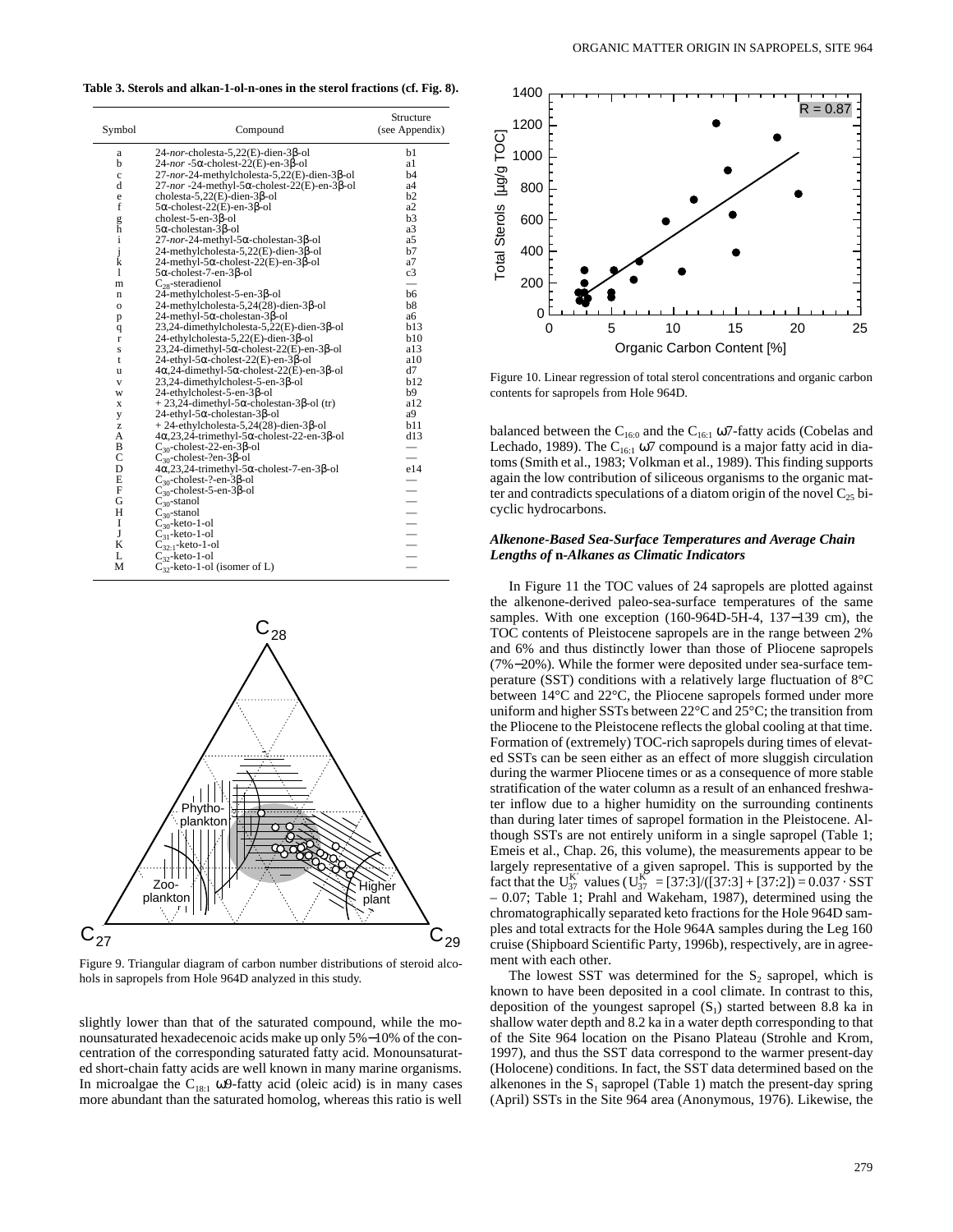climate was warmer at the time of  $S_9$  deposition (≈242 ka) than at the time of  $S_8$  deposition (≈220 ka; e.g., Rossignol-Strick, 1985), and this is matched by a difference of 3°C in alkenone-based SST data in Table 1.

The carbon number distributions of terrestrial long-chain *n*-alkanes depend on the type of vegetation and, thus, on the terrestrial climatic conditions (Simoneit et al., 1977). A shift to higher chainlengths can reflect (1) higher continental temperatures of the borderlands in general (Simoneit et al., 1977) or (2) an origin of the organic matter from vegetation zones with higher temperatures (Gagosian et al., 1981, 1987). For the Mediterranean Sea the origin of the land-derived organic matter may be sensitive to the strength of the wind systems, especially of the monsoonal southwesterlies, and the precipitation rate and area, respectively. As a proxy for the varying chain lengths of *n*-alkanes, Poynter (1989) has introduced the ACL*27*−31 index and demonstrated a correlation between the pollen record and ACL*<sup>27</sup>*−31 values for the West African coast (ODP Holes 658A and 658B) during the last 24 k.y., indicating varying origins of terrestrial material brought into the deep sea by eolian and fluviatile transport. In Poynter's (1989) study, the values range between 29.65 and 30.05.



Figure 11. Organic carbon content vs. alkenone sea-surface temperatures for sapropels from Hole 964D. Biostratigraphic age (after Shipboard Scientific Party, 1996b) is indicated by different symbols.

The ACL*<sup>27</sup>*−31 values of the investigated sapropels from the Pisano Plateau are lower (29.40−29.75) than for the West African coast and indicate lower growth temperatures for the higher land plants. The corresponding ACL*<sup>27</sup>*−33 (Hinrichs, 1997) values correlate with other organic geochemical data of the Mediterranean sapropels in the following way (Fig. 12): (1) alkenone-derived SST values increase with increasing ACL values  $(R = 0.73)$  and  $(2)$  extremely TOC-rich sapropels were deposited at times when ACL values were high  $(R =$ 0.71). The relationship between ACL and continental floral assemblage is supported by the lowest measured value of the  $S<sub>6</sub>$  sapropel, deposited under a cold and dry land climate (e.g., Rossignol-Strick, 1985). These data suggest higher temperatures and more humid conditions during the deposition of middle–late Pliocene sapropels and can partly explain higher TOC contents as the result of elevated fresh-water inflow and thus, most probably, elevated nutrient supply and enhanced productivity.

# **CONCLUSIONS**

Sapropels from ODP Site 964 at the Pisano Plateau (early Pliocene to Holocene) were investigated for bulk elemental composition and the distributions of solvent-extractable lipids. The bulk elemental data reflect the particular environmental conditions of sapropel formation in the Mediterranean Sea with enrichments of organic matter and sulfur otherwise only found in black shales of the Mesozoic oceans. TOC:S ratios indicate anoxic bottom water conditions.

The extractable lipids make up only a minor part of the total organic matter present, and their composition indicates a low level of diagenetic alteration. The molecular compositions of the sapropel extracts (with the exception of the fatty acids) are largely similar in all investigated samples, despite the large variation of TOC concentrations. They are dominated by marine-derived compounds (*n*-alkan-1,n-diols, *n*-alkan-1-ol-n-ones, sterols, and long-chain alkenones) with varying subordinate admixtures of terrigenous organic matter (long-chain *n*-alkanes, *n*-alkanols, and fatty acids) and less significant contributions from microbial sources. Lipid compositions are in general similar to those in sediments from modern upwelling areas (Farrimond et al., 1990; Poynter et al., 1989); a slightly enhanced proportion of land-derived organic matter may relate to a delicate balance between climatic changes, terrigenous supply, and sapropel formation. The correlation between SSTs and average chain length of *n*alkanes and the relationship between TOC contents and average chain length of *n*-alkanes support land-climate-controlled conditions for sapropel formation.



Figure 12. **A.** Alkenone sea-surface temperatures vs. average chain length (ACL) of *n*-alkanes for sapropels from Hole 964D. Biostratigraphic age (after Shipboard Scientific Party, 1996b) is indicated by different symbols. **B.** Organic carbon content vs. average chain length of *n*alkanes for sapropels from Hole 964D. Biostratigraphic age (after Shipboard Scientific Party, 1996b) is indicated by different symbols.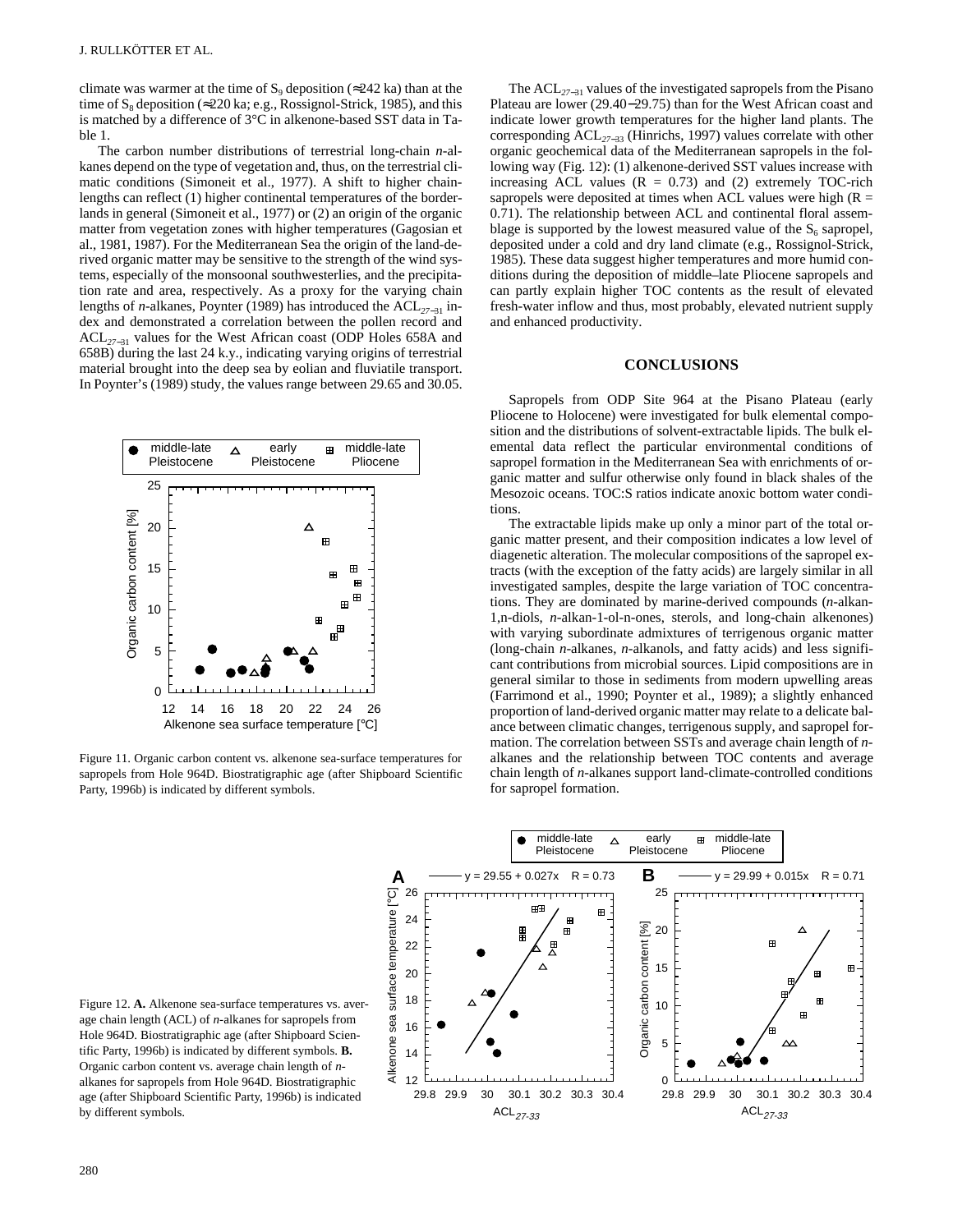#### **ACKNOWLEDGMENTS**

We acknowledge careful reviews and helpful comments by Dr. Kay-Christian Emeis, Hans-Martin Schulz (both Institute of Baltic Sea Research, Warnemünde, FRG), and an anonymous referee. This study was financially supported by the Deutsche Forschungsgemeinschaft (grant no. Ru 458/10).

#### **REFERENCES**

- Anonymous, 1976. *Mediterranean Pilot* (Vol. 5): *The Coasts of Lybia, Egypt, Syria, Lebanon and Israel; the Southern Coast of Turkey and the Island of Cyprus* (6th ed). Hydrographer of the Navy.
- Belt, S.T., Cooke, D.A., Hird, S.J., and Rowland, S., 1994. Structural determination of a highly branched  $C_{25}$  sedimentary isoprenoid biomarker by NMR spectroscopy and mass spectrometry. *J. Chem. Soc., Chem. Commun.,* 2077−2078.
- Berner, R.A., and Raiswell, R., 1983. Burial of organic carbon and pyrite sulfur in sediments over Phanerozoic time: a new theory. *Geochim. Cosmochim. Acta,* 47:855−862.
- Bradley, W.H., 1938. Mediterranean sediments and Pleistocene sea levels. *Science,* 88:376−379.
- Braiswaithe, A., and Smith, F.J., 1996. *Chromatographic Methods* (5th ed.): Glasgow (Blackie Academic and Professional).
- Brassell, S.C., 1980. The lipids of deep sea sediments: their origin and fate in the Japan Trench [Ph.D. dissert.]. Univ. Bristol.
- Bray, E.E., and Evans, E.D., 1961. Distribution of *n*-paraffins as a clue to recognition of source beds. *Geochim. Cosmochim. Acta,* 22:2−15.
- Brosse, E., and Herbin, J.P., 1990. Organic geochemistry of ODP Leg 107 sediments (Sites 652, 653, 654, 655). *In* Kastens, K.A., Mascle, J., et al., *Proc. ODP, Sci. Results,* 107: College Station, TX (Ocean Drilling Program), 537−544.
- Budzikiewicz, H., 1972. Steroids. *In* Waller, G.R. (Ed.), *Biochemical Applications of Mass Spectrometry:* New York (Wiley), 251−289.
- Cita, M.B., Chierici, M.A., Ciampo, G., Moncharmont, Z.M., d'Onofrio, S., Ryan, W.B.F., and Scorziello, R., 1973. The Quaternary record in the Tyrrhenian and Ionian basins of the Mediterranean Sea. *In* Ryan, W.B.F., Hsü, K.J., et al., *Init. Repts. DSDP,* 13: Washington (U.S. Govt. Printing Office), 1263−1339.
- Cita, M.B., and Grignani, D., 1982. Nature and origin of Late Neogene Mediterranean sapropels. *In* Schlanger, S.O., and Cita, M.B. (Eds.), *Nature and Origin of Cretaceous Carbon-rich Facies:* London (Academic Press), 165−196.
- Cobelas, M.A., and Lechado, J.Z., 1989. Lipids in microalgae: a review. I. Biochemistry. *Grasas Aceites,* 40:118−145.
- Comet, P.A., 1984. The use of lipids as facies indicators [Ph.D. thesis]. Univ. of Bristol.
- Cowie, G.L., Hedges, J.I., Prahl, F.G., and De Lange, G.J., 1995. Elemental and major biochemical changes across an oxidation front in a relict turbidite: an oxygen effect. *Geochim. Cosmochim. Acta,* 59:33−46.
- Dastillung, M., and Albrecht, P., 1977.  $\Delta^2$ -sterenes as diagenetic intermediates in sediments. *Nature,* 269:678−679.
- de Leeuw, J.W., 1986. Sedimentary lipids and polysaccharides as indicators for sources of input, microbial activity, and short term diagenesis. *In* Sohn, M.L. (Ed.), *Organic Marine Geochemistry.* Am. Chem. Soc., Symp. Ser. 305, 33−61.
- de Leeuw, J.W., Rijpstra, W.I.C., and Schenck, P.A., 1981. The occurrence and identification of  $C_{30}$ ,  $C_{31}$  and  $C_{32}$  alkan-1,15-diols and alkan-15-one-1-ols in Unit I and Unit II Black Sea sediments. *Geochim. Cosmochim. Acta,* 45:2281−2285.
- Deroo, G., Herbin, J.P., and Roucaché, J., 1978. Organic geochemistry of some Neogene cores from Sites 374, 375, 377, and 378: Leg 42A, eastern Mediterranean Sea. *In* Hsü, K.J., Montadert, L., et al., 1978. *Init. Repts. DSDP,* 42 (Pt. 1). Washington (U.S. Govt. Printing Office), 465−472.
- Eglinton, G., and Hamilton, R.J., 1963. The distribution of alkanes. *In* Swaine, T. (Ed.), *Chemical Plant Taxonomy:* London (Academic Press), 1322−1335.
- Eglinton, G., Hamilton, R.J., Raphael, R.A., and Gonzalez, A.G., 1962. Hydrocarbon constituents of the wax coatings of plant leaves: a taxonomic survey. *Nature,* 193:739−742.
- Emeis, K.-C., Camerlenghi, A., McKenzie, J.A., Rio, D., and Sprovieri, R., 1991. The occurrence and significance of Pleistocene and Upper Pliocene sapropels in the Tyrrhenian Sea. *Mar. Geol.,* 100:155−182.
- Emeis, K.-C., Robertson, A.H.F., Richter, C., et al., 1996. *Proc. ODP, Init. Repts.,* 160: College Station, TX (Ocean Drilling Program).
- Ensminger, A., Albrecht, P., Ourisson, G., and Tissot, B., 1977. Evolution of polycyclic alkanes under the effect of burial (Early Toarcian Shales, Paris Basin). *In* Campos, R., and Goni, J. (Eds.), *Advances in Organic Geochemistry 1975:* Madrid (ENADIMSA), 45−52.
- Farrimond, P., Poynter, J.G., and Eglinton, G., 1990. Molecular composition of sedimentary lipids off the Peru margin, Leg 112. *In* Suess, E., von Huene, R., et al., *Proc. ODP, Sci. Results,* 112: College Station, TX (Ocean Drilling Program), 539−546.
- Gagosian, R.B., and Farrington, J.W., 1978. Sterenes in surface sediments from the southwest African shelf and slope. *Geochim. Cosmochim. Acta,* 42:1091−1101.
- Gagosian, R.B., Peltzer, E.T., and Merrill, J.T., 1987. Long range transport of terrestrially derived lipids in aerosols from the south Pacific. *Nature,* 325:800−803.
- Gagosian, R.B., Peltzer, E.T., and Zafiriou, O.C., 1981. Atmospheric transport of continently derived lipids to the tropical Pacific. *Nature,* 291:312− 314.
- Gartner, S., 1977. Calcareous nannofossil biostratigraphy and revised zonation of the Pleistocene. *Mar. Micropaleontol.,* 2:1−25.
- Hahn-Weinheimer, P., Fabricius, F., and Müller, J., 1978. Stable isotopes of oxygen and carbon in carbonates and organic material from Pleistocene to Upper Miocene sediments at Site 374 (DSDP Leg 42A). *In* Ryan, K.J., Hsü, K.J., et al., *Init. Repts. DSDP,* 42A: Washington (U.S. Govt. Printing Office), 483−488.
- Herbin, J.P., Magniez-Jannin, F., and Müller, C., 1986a. Mesozoic organic rich sediments in the South Atlantic: distribution in time and space. *Mitt. Geol.-Palaeontol. Univ. Hamburg,* 60:71−97.
- Herbin, J.-P., Montadert, L., Müller, C., Gomez, R., Thurow, J., and Wiedmann, J., 1986b. Organic-rich sedimentation at the Cenomanian-Turonian boundary in oceanic and coastal basins in the North Atlantic and Tethys. *In* Summerhayes, C.P., and Shackleton, N.J. (Eds.), *North Atlantic Palaeoceanography.* Geol. Soc. Spec. Publ. London, 21:389−422.
- Hinrichs, K.-U., 1997. Ausgewählte Lipide in Sedimenten des Santa Barbara-Beckens und des Amazonas-Fächers: Zeugnis spätquartärer Paläoumweltbedingungen [Ph.D. dissert.]. Univ. of Oldenburg.
- Hinrichs, K.-U., Rullkötter, J., and Stein, R., 1995. Preliminary assessment of organic geochemical signals in sediments from Hole 893A, Santa Barbara Basin, offshore California. *In* Kennett, J.P., Baldauf, J.G., and Lyle, M. (Eds.), *Proc. ODP, Sci. Results,* 146 (Pt. 2): College Station, TX (Ocean Drilling Program), 201−211.
- Hsü, K.J., Montadert, L., et al., 1978. *Init. Repts. DSDP,* 42: Washington (U.S. Govt. Printing Office).
- Hunt, J.M., 1979. *Petroleum Geochemistry and Geology:* San Francisco (W.H. Freeman).
- Kastens, K.A., Mascle, J., Auroux, C., et al., 1987. *Proc. ODP, Init. Repts.,* 107: College Station, TX (Ocean Drilling Program).
- Kidd, R.B., Cita, M.B., and Ryan, W.B.F., 1978. Stratigraphy of eastern Mediterranean sapropel sequences recovered during DSDP Leg 42A and their paleoenvironmental significance. *In* Hsü, K.J., Montadert, L., et al., *Init. Repts. DSDP,* 42 (Pt. 1): Washington (U.S. Govt. Printing Office), 421−443.
- Kolattukudy, P.E., 1976. *Chemistry and Biochemistry of Natural Waxes:* New York (Elsevier).
- Kullenberg, B., 1952. On the salinity of the water contained in marine sediments. *Medd. Oceanogr. Inst. Göteborg,* 21:1−38.
- Littke, R., Baker, D.R., Leythaeuser, D., and Rullkötter, J., 1991. Keys to the depositional history of the Posidonia Shale (Toarcian) in the Hils Syncline, northern Germany. *In* Tyson, R.V., and Pearson, T.H. (Eds.), *Modern and Ancient Continental Shelf Anoxia.* Geol. Soc. Spec. Publ. London, 58:311−333.
- Lückge, A., Boussafir, M., Lallier-Vergès, E., and Littke, R., 1996. Comparative study of organic matter preservation in immature sediments along the continental margins of Peru and Oman. Part I: Results of petrographical and bulk geochemical data. *Org. Geochem.,* 24:437−451.
- Marlowe, I.T., Brassell, S.C., Eglinton, G., and Green, J.C., 1990. Longchain alkenones and alkyl alkenoates and the fossil coccolith record of marine sediments. *Chem. Geol.,* 88:349−375.
- McCarthy, R.D., and Duthie, A.H., 1962. A rapid method for separation of free fatty acids from other lipids. *J. Lipid Res.,* 3:117−119.
- McEvoy, J., 1983. The origin and diagenesis of organic lipids in sediments from the San Miguel Gap [Ph.D. dissert.]. Univ. of Bristol.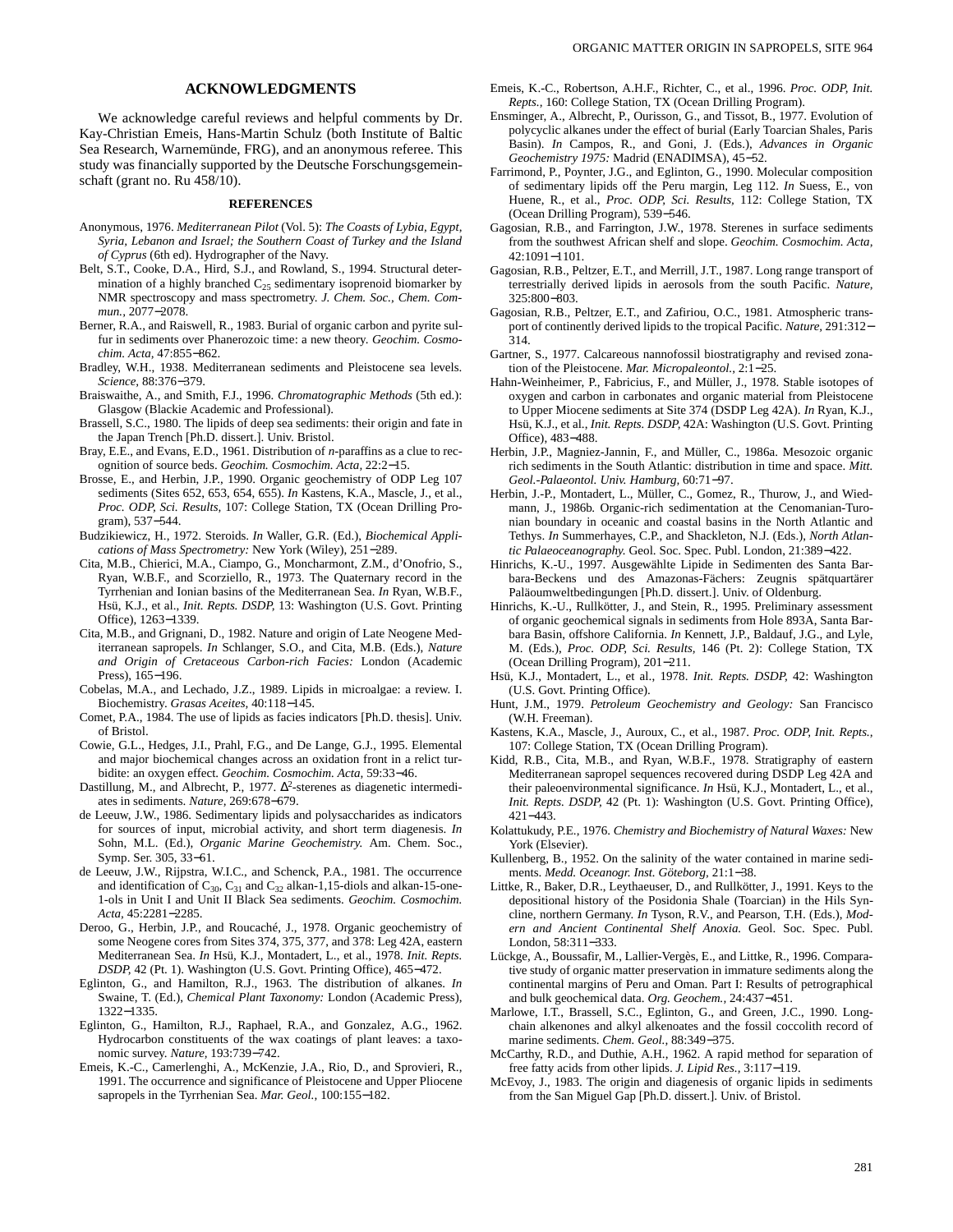- Morris, R.J., and Brassell, S.C., 1988. Long-chain alkanediols: biological markers of cyanobacteria in sediments. *Lipids,* 23:256−258.
- Nesteroff, W.D., 1973. Petrography and mineralogy of sapropels. *In* Ryan, W.B.F., Hsü, K.J., et al., *Init. Repts. DSDP,* 13: Washington (U.S. Govt. Printing Office), 713−720.
- Poynter, J.G., 1989. Molecular stratigraphy: the recognition of paleoclimatic signals in organic geochemical data [Ph.D. dissert.]. Univ. of Bristol.
- Poynter, J.G., Farrimond, P., Brassell, S.C., and Eglinton, G., 1989. Molecular stratigraphic study of sediments from Holes 658A and 660A, Leg 108. *In* Ruddiman, W., Sarnthein, M., et al., *Proc. ODP, Sci. Results,* 108: College Station, TX (Ocean Drilling Program), 387−394.
- Prahl, F.G., and Wakeham, S.G., 1987. Calibration of unsaturation patterns in long-chain ketone compositions for paleotemperature assessment. *Nature,* 330:367−369.
- Radke, M., Willsch, H., and Welte, D.H., 1980. Preparative hydrocarbon group type determination by automated medium pressure liquid chromatography. *Anal. Chem.,* 52:406−411.
- Requejo, A.G., and Quinn, J.G., 1983. Geochemistry of  $C_{25}$  and  $C_{30}$  biogenic alkenes in sediments of the Narragansett Bay estuary. *Geochim. Cosmochim. Acta,* 47:1075−1090.
- Rossignol-Strick, M., 1985. Mediterranean Quaternary sapropels, an immediate response of the African Monsoon to variation of insolation. *Palaeogeogr., Palaeoclimatol., Palaeoecol.,* 49:237−263.
- Rowland, S.J., Hird, S.J., Robson, J.N., and Venkatesan, M.I., 1990. Hydrogenation behaviour of two highly branched  $C_{25}$  dienes from Antarctic marine sediments. *Org. Geochem.,* 15:215−218.
- Rullkötter, J., von der Dick, H., and Welte, D.H., 1981. Organic petrography and extractable hydrocarbons of sediments from the eastern North Pacific Ocean, Deep Sea Drilling Project Leg 63. *In* Yeats, R.S., Haq, B.U., et al., *Init. Repts. DSDP,* 63: Washington (U.S. Govt. Printing Office), 819− 836.
- Ryan, W.B.F., Hsü, K.J., et al., 1973. *Init. Repts. DSDP,* 13 (Pts. 1 and 2): Washington (U.S. Govt. Printing Office).
- Shipboard Scientific Party, 1996a. Explanatory notes. *In* Emeis, K.-C., Robertson, A.H.F., Richter, C., et al., *Proc. ODP, Init. Repts.,* 160: College Station, TX (Ocean Drilling Program), 29−52.
- ————, 1996b. Site 964. *In* Emeis, K.-C., Robertson, A.H.F., Richter, C., et al., *Proc. ODP, Init. Repts.,* 160: College Station, TX (Ocean Drilling Program), 85−123.
- Sigl, W., Chamley, H., Fabricius, F., Giroud d'Argoud, G., and Mueller, J., 1978. Sedimentology and environmental conditions of sapropels. *In* Hsü, K.J., Montadert, L., et a., *Init. Repts. DSDP,* 42: Washington (U.S. Govt. Printing Office), 445−465.
- Simoneit, B.R.T., Chester, R., and Eglinton, G., 1977. Biogenic lipids in particulates from the lower atmosphere over the eastern Atlantic. *Nature,* 267:682−685.
- Smith, D.J., 1984. Biochemistry of lipids in recent organic rich marine sediments [Ph.D. thesis]. Univ. of Bristol.
- Smith, D.J., Eglinton, G., and Morris, R.J., 1983. Interfacial sediment and assessment of organic input from a highly productive water column. *Nature,* 259−262.
- Smith, D.J., Eglinton, G., and Morris, R.J., 1986. The lipid geochemistry of a recent sapropel and associated sediments from the Hellenic Outer Ridge, eastern Mediterranean Sea. *Philos. Trans. R. Soc. London A,* 319:375− 419.
- Stanley, D.J. (Ed.), 1972. *The Mediterranean Sea: A Natural Sedimentation Laboratory:* Stroudsburg, PA (Dowden, Hutchinson and Ross).
- Still, W.C., Kahn, M., and Mitra, A., 1978. Rapid chromatographic technique for preparative separations with moderate resolutions. *J. Org. Chem.,* 43:2923−2926.
- Strohle, K., and Krom, M.D., 1997. Timing of the onset of sapropel deposition in the eastern Mediterranean and its implications for the conditions of their formation. *Terra Nova,* 9:401.
- Sutherland, H.E., Calvert, S.E., and Morris, J.R., 1984. Geochemical studies of the recent sapropel and associated sediment from the Hellenic Outer Ridge, eastern Mediterranean Sea, I. Mineralogy and chemical composition. *Mar. Geol.,* 56:79−92.
- ten Haven, L., 1986. Organic and inorganic geochemical aspects of Mediterranean Late Quaternary sapropels and Messinian evaporitic deposits [Ph.D. thesis]. University of Utrecht, The Netherlands.
- ten Haven, H.L., Baas, M., de Leeuw, J.W., Schenck, P.A., and Brinkhuis, H., 1986. Late Quaternary Mediterranean sapropels, II: Organic geochemistry and palynology of S1 sapropels and associated sediments. *Chem. Geol.,* 64:149−167.
- ten Haven, H.L., Baas, M., Kroot, M., de Leeuw, J.W., Schenck, P.A., and Ebbing, J., 1987. Late Quaternary Mediterranean sapropels: III. Assessment of source of input and palaeotemperature as derived from biological markers. *Geochim. Cosmochim. Acta,* 51:803−810.
- ten Haven, H.L., Rullkötter, J., and Welte, D.H., 1989. Steroid biological marker hydrocarbons as indicators of organic matter diagenesis in deep sea sediments: Geochemical reactions and influence of different heat flow regimes. *Geol. Rundsch.,* 78:841−850.
- Thierstein, H.R., Geitzenauer, K., Molfino, B., and Shackleton, N.J., 1977. Global synchroneity of late Quaternary coccolith datum levels: validation by oxygen isotopes. *Geology,* 5:400−404.
- Thunell, R.C., Williams, D.F., and Belyea, P.R., 1984. Anoxic events in the Mediterranean Sea in relation to the evolution of late Neogene climates. *Mar. Geol.,* 59:105−134.
- Vetö, I., Hetényi, M., Demény, A., and Hertelendi, E., 1994. Hydrogen index as reflecting intensity of sulphidic diagenesis in non-bioturbated, shaly sediments. *Org. Geochem.,* 22:299−310.
- Volkman, J.K., 1986. A review of sterol markers for marine and terrigenous organic matter. *Org. Geochem.,* 9:83−99.
- Volkman, J.K., Barrett, S.M., Dunstan, G.A., and Jeffrey, S.W., 1992.  $C_{30}$   $C_{32}$  alkyl diols and unsaturated alcohols in microalgae of the class Eustigmatophyceae. *Org. Geochem.,* 18:131−138.
- Volkman, J.K., Eglinton, G., Corner, E.D.S., and Sargent, J.R., 1980. Novel unsaturated straight-chain  $C_{37}-C_{39}$  methyl and ethyl ketones in marine sediments and a coccolithophore *Emiliania huxleyi. In* Douglas, A.G., and Maxwell, J.R. (Eds.), *Advances in Organic Geochemistry 1979:* Oxford (Pergamon Press), 219−228.
- Volkman, J.K., Farrington, J.W., and Gagosian, R.B., 1987. Marine and terrigenous lipids in coastal sediments from the Peru upwelling region at 15°S: sterols and triterpene alcohols. *Org. Geochem.,* 11:463−477.
- Volkman, J.K., Jeffrey, S.W., Nichols, P.J., Rodgers, G.I., and Garland, C.D., 1989. Fatty acid and lipid compositions of 10 species of microalgae used in mariculture*. J. Exp. Mar. Biol. Ecol.,* 128:219−240.

**Date of initial receipt: 17 January 1997 Date of acceptance: 22 June 1997 Ms 160SR-023**